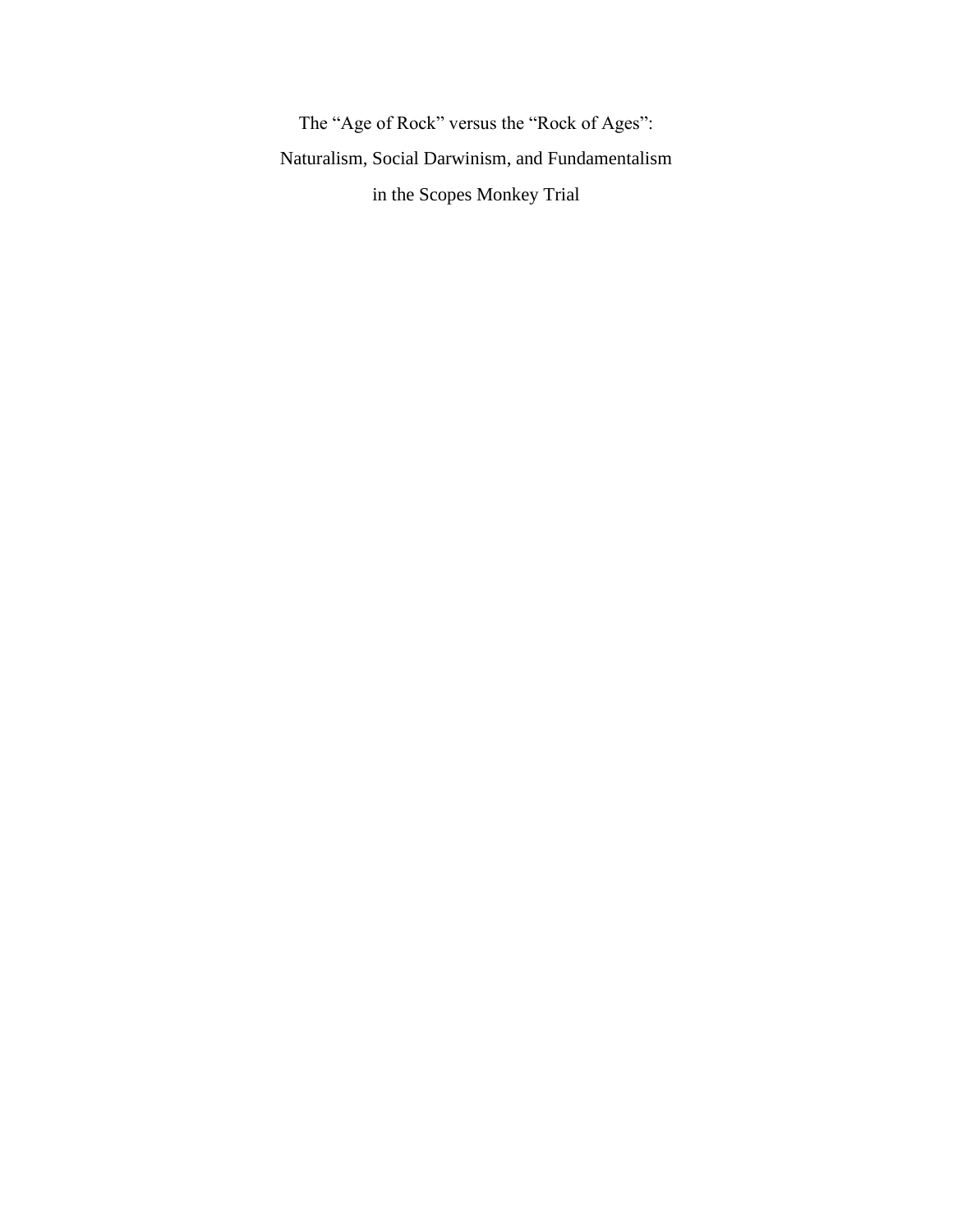Bess Blackburn is a history graduate student at Liberty University, and she also serves as an Editor-In-Chief of the *Liberty University Journal of Statesmanship and Public Policy*. Prior to entering graduate studies, she earned a BS in Documentary Filmmaking, a BA in Classical Studies, and a minor in Koine Greek at Liberty. Her work focuses on the intersection of policy and academia, with a focus on natural law, liberty of conscience, and human flourishing.

.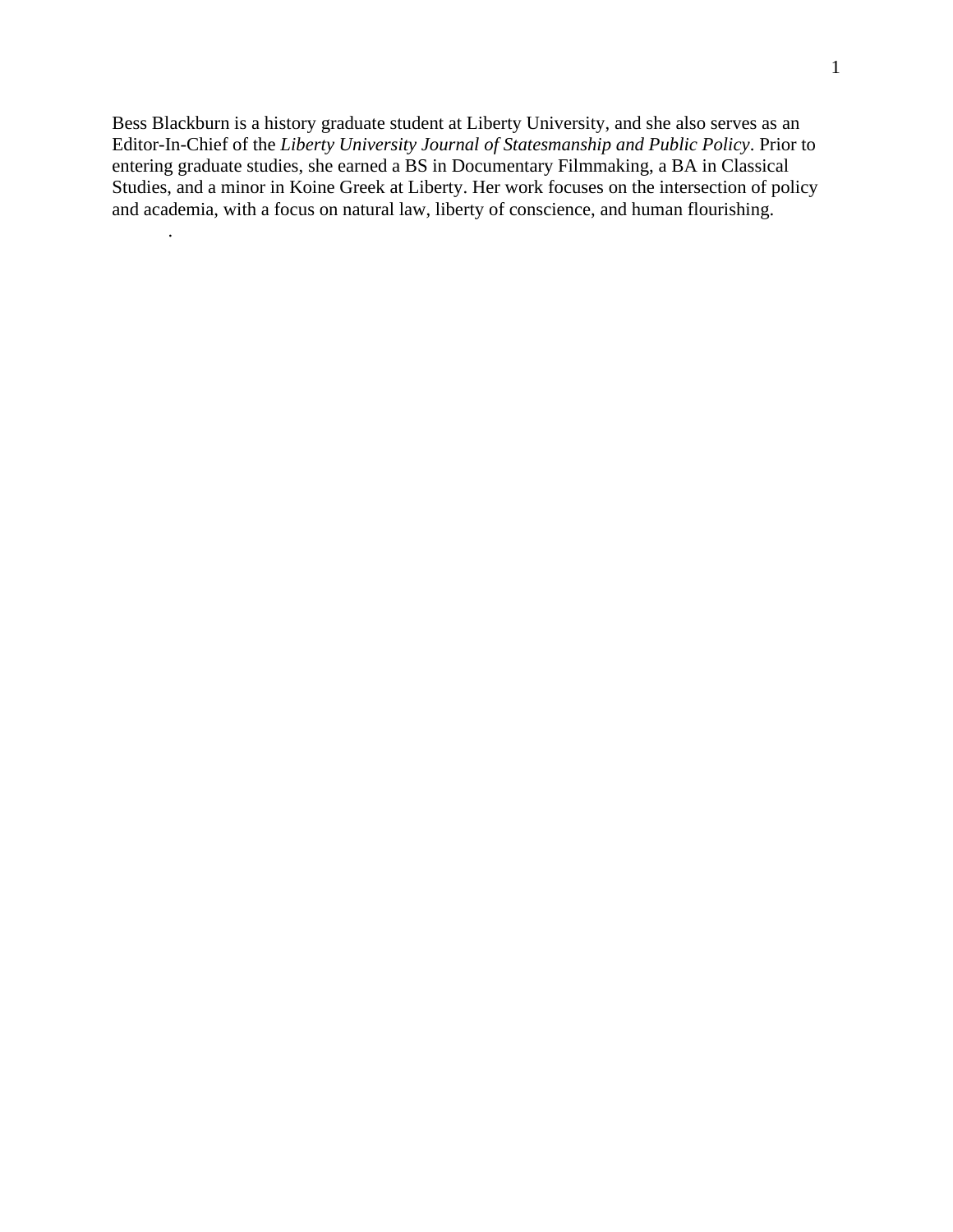Greek mythology once predominated the highest forms of culture known to man. Myths of how fire came to be in the hands of humans, or how the peacock got its spotted feathers were beloved cultural tales of origins.<sup>1</sup> With the decline of the ancient cultures, new ones blossomed in their place. However, the question of origin has remained a pertinent, central question of each culture, no matter how modern. The question of origin dictates who a person believes himself to be, where he believes himself to be going, and what he believes himself to be doing. The question of origin is perhaps the most important question of culture itself because it is the question of τελος itself.<sup>2</sup> It has been a natural inquiry of Man since the beginning of time. This inquiry, because it is all-encompassing, is ultimately an inquiry of truth. Truth can be found in several disciplines and practical applications—through theology, through science, through musical notation. However, in the Scopes trial, truth was sacrificed for the sake of political and scientific narrative. Naturalism attempted to answer this question and provided the foundation for social Darwinism.

Naturalism was not new to the scene in the American Progressive Era. Indeed, the study of nature itself is as old as nature itself. The origins of Naturalism begin in the different conceptions of human personhood. Naturalism is the essential belief that there is no transcendent quality to the natural world, including humanity. It suggests, therefore, that there is nothing outside the of natural existence worth living for—no purpose, no ultimate goal, no reason to live outside one's own self. Thus, natural selection is the "invisible hand" of naturalism. If there is indeed no transcendent purpose, no reason for living outside of one's self, then Nature can take it upon herself to select the best and the brightest to live, and the weak to die off.<sup>3</sup>

Naturalism, then, is not just a scientific ideology, but a worldview; and the idea of natural selection is its handmaiden. Naturalism is the established framework, and natural selection is its method. As historian Conway Zirkle rightly surmises, "Natural selection thus provided an alternate explanation for the facts generally cited as evidences of teleology."<sup>4</sup> As William Jennings Bryan put it, natural selection was indeed the "the law of hate-the merciless law by which the strong crowd out and kill off the weak..."<sup>5</sup> The lack of purpose created by belief in a lack of transcendence contributes to the idea of personhood.

This dawn of Naturalism had no greater cultural outflow than the idea of social Darwinism. Taking the United States (and many parts of the world) by storm in the late 19<sup>th</sup> and early 20<sup>th</sup> centuries, social Darwinism represented the idea that the human race could become better in the here and now. The promise of Sir Francis Galton, the man who coined the term "eugenics," rang true to many in the early 1900s, that "if the twentieth part of the cost and pains were spent in measures for the improvement of the human race that is spent on the improvement of the breed of horses and cattle, what a *galaxy of genius* might we not create!"<sup>6</sup> The genius of galaxy was a promise many could not pass up.

<sup>&</sup>lt;sup>1</sup> Thomas R. Martin, *Ancient Greece: From Prehistoric to Hellenistic Times*, Second Edition (New Haven, CT: Yale University Press, 2013), 7, 28, 119.

<sup>2</sup> Τελος, or "telos" transliterated in English, refers to the idea of purpose or end. It most often implies an overarching purpose or reason for living, doing, or being.

<sup>3</sup> Adam Smith, *Wealth of Nations* (Amherst, NY: Prometheus Books, 1991), 351-2.

<sup>4</sup> Conway Zirkle, "Natural Selection before the 'Origin of Species,'" *Proceedings of the American Philosophical Society*, 84, no. 1. (April 25, 1945): 74.

<sup>5</sup> Edward B. Davis, "Science and Religious Fundamentalism in the 1920s," *American Scientist Research Triangle Park* 93, no. 3, (May/Jun 2005): 254.

<sup>6</sup> Italics added. G.K. Chesterton, *Eugenics and Other Evils* (London: Cassell, 1922), 18.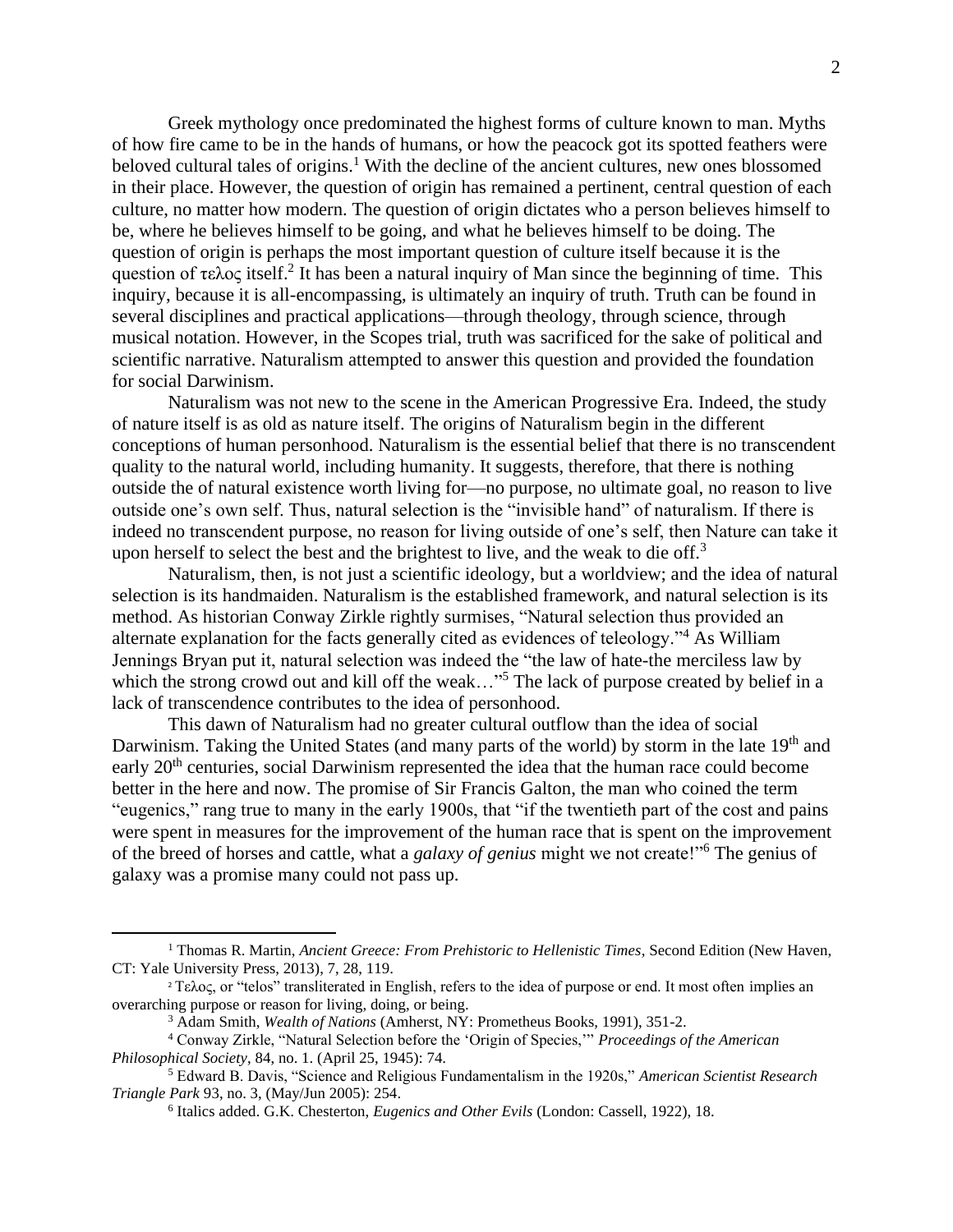It was into this world that the catalyst for the *Scopes* trial, the Butler Bill, was born. In 1922, Tennessee passed a law asserting that evolution should be taught in schools.<sup>7</sup> The Butler Bill was a reaction to this. In March 1925, the Butler Bill was passed, and it aimed at "prohibiting the teaching of the Evolution Theory in all the Universities, Normals and all other public schools of Tennessee, which are supported in whole or in part by the public school funds of the State, and to provide penalties for the violations thereof." <sup>8</sup> This bill was but one of several examples of the Fundamentalist pushback against not only Naturalism, but social and scientific Darwinism.<sup>9</sup>

Fundamentalism, a third and equally important movement as Naturalism and social Darwinism, has become quite the amorphous term even in the modern understanding. Though it was a movement seen around the world, because of the regional, ethnic, and denominational diversity in America, it was a distinct movement in the states.<sup>10</sup>As George Marsden surmised when writing of the American experience, "fundamentalism" refers to a "militantly antimodernist Protestant evangelicalism," which was generally more popular in rural, Southern areas.<sup>11</sup> However, Marsden goes on to say that Fundamentalism had four unifying tenants: the theology of premillennial dispensationalism, the Holiness revival, the perception that traditional beliefs had been lost in the culture, and the blending of various views of how Christianity should be interacting with the culture around it.<sup>12</sup> Though united in its militarism, Fundamentalism was often varied in its manifestations. As Marsden further notes, "Fundamentalism was a mosaic of divergent and sometimes contradictory traditions and tendencies that could never be totally integrated."<sup>13</sup> While several disagreements about dispensationalism, millennialism, and premillennialism ran rampant, Fundamentalism was anchored by faith-inspired beliefs about cultural phenomena.<sup>14</sup>

To further murky the Fundamentalist waters, two views of curing social ills on the societal level were present. These included Revivalism—evoking the idea of spiritual awakening as was seen in the early years of America—pitted against the Social Gospel—a pragmatic approach to fix society with the tenants, and without the Spirit, of Christianity.<sup>15</sup> Before World War I, the Social Gospel was simply an economic idea, but as the United States moved toward intervention, the Social Gospel, under the leadership of Walter Rauschenbusch, transitioned into "demands and social righteousness and fraternity on the largest scale."<sup>16</sup> The Social Gospel's influence on good works over Christian repentance haunted Fundamentalists as a half-truth, and it continued to gain a prominent place in the Progressive Era culture.<sup>17</sup> Fundamentalism, then, was a reaction to a sense of an impending loss of Christian influence in the culture.

<sup>7</sup> House Bill No. 185, *State Of Tennessee, Sixty - Fourth General Assembly*, March 13, 1925, [http://law2.umkc.edu/faculty/projects/ftrials/scopes/tennstat.htm.](http://law2.umkc.edu/faculty/projects/ftrials/scopes/tennstat.htm)

<sup>8</sup> House Bill No. 185.

<sup>9</sup> Adam Laats, *Fundamentalism and Education in the Scopes Era: God, Darwin, and the Roots of America's Culture Wars* (New York: Palgrave MacMillan, 2010), 64-5.

<sup>10</sup> Marsden, *Fundamentalism and American Culture*, 222-3.

<sup>11</sup> Ibid., 4. See also Laats, *Fundamentalism and Education in the Scopes*, 12, 186.

<sup>12</sup> Daniel T. Rodgers, *Contested Truths: Keywords in American Politics Since Independence* (New York: Basic Books, 1987), 11.

<sup>13</sup> Marsden, *Fundamentalism and American Culture*, 43.

<sup>14</sup> Ibid., 49. 56, 141.

<sup>15</sup> Ibid., 11, 90-1.

<sup>16</sup> Samuel Goldman, *God's Country: Christian Zionism in America* (Philadelphia, Pennsylvania: University of Pennsylvania Press, 2018), 100.

<sup>17</sup> Marsden, *Fundamentalism and American Culture*, 91.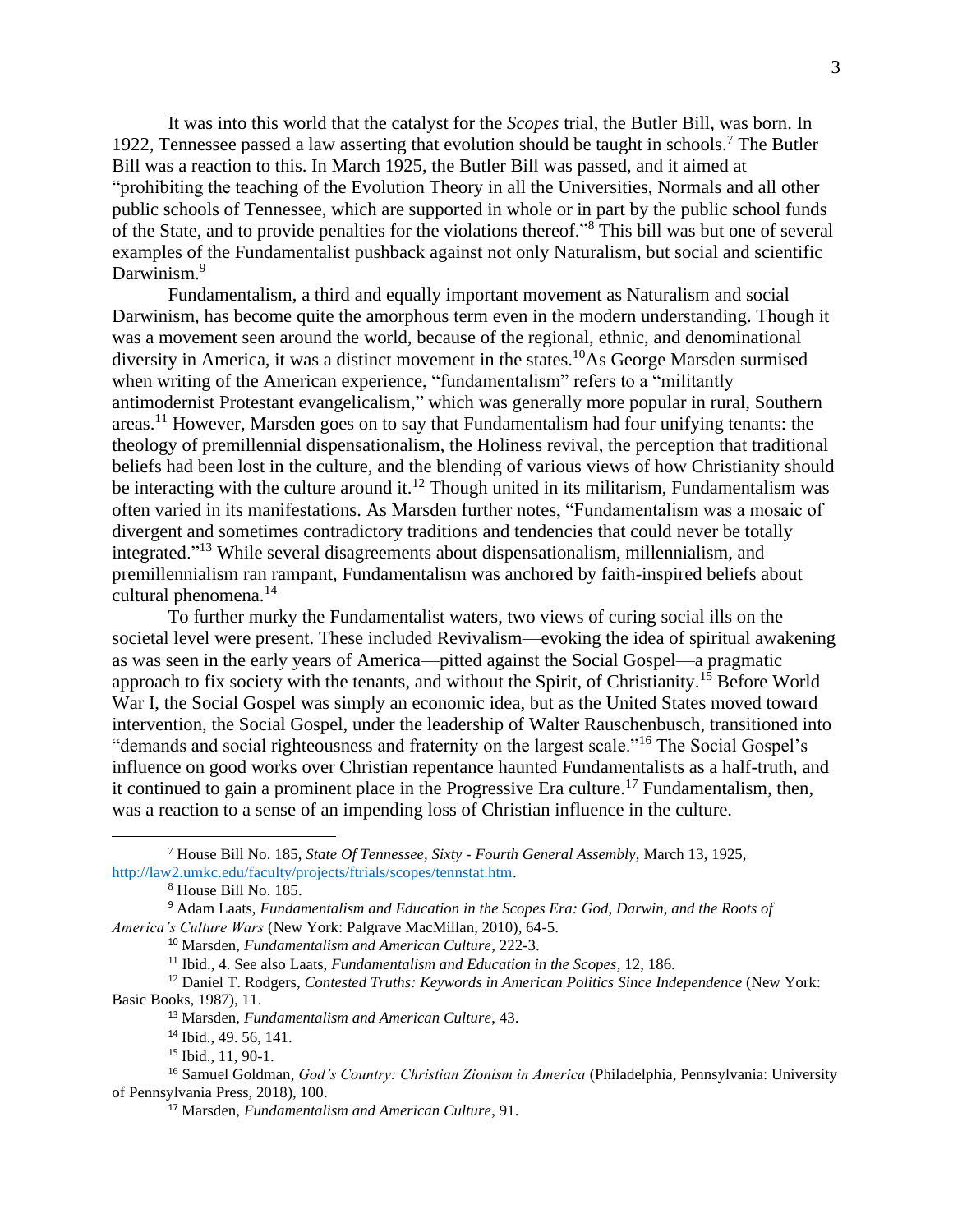Bryan harnessed both a biblical worldview and a populist mindset to argue against evolution throughout the early 1900s. Coming out of semiretirement, Bryan traveled the country beginning in 1904 with his speech, "The Prince of Peace" and continued in 1921 delivering one of two speeches: one called "The Menace of Darwinism," and the other "The Bible and Its Enemies."<sup>18</sup> He warned of the teaching of Darwinism in the former, saying that it undermined faith first in the inspiration of Scripture, second in the miracles described in Scripture, third in the virgin birth of Christ, fourth in Christ as Son of God and Savior of the world, and fifth in the existence of a personal God.<sup>19</sup> In essence, then, Bryan challenged his listeners to ask the question: how much of the Bible can one not believe and still claim to be a Christian?

Defenses of fundamentalism came not only from proponents like Bryan, but also from bills that were passed in several states. The Butler Bill was hardly the only one of its kind. Indeed, Kentucky was the first to consider fundamentalist-inspired legislation in 1922, followed by a similar bill in South Carolina in the same year.<sup>20</sup> In 1923, several states followed suit including Georgia and Texas.<sup>21</sup> While one resolution in Georgia was successful, two bills in Texas were stalled on the Senate calendar.<sup>22</sup> In that same year, West Virginia, Alabama, Iowa, and Tennessee all took steps toward Fundamentalist principles in education. Oklahoma, California, and North Carolina soon followed up with committees, bills and warnings of their own against teaching that defied the Scripture.<sup>23</sup> In 1924 the U.S. Congress passed legislation which prohibited Washington, D.C. teachers from teaching something that caused "disrespect of the Holy Bible."<sup>24</sup> Indeed, between 1920 and 1925, Fundamentalism "took shape and "flourished" in both major battles between denominations who denied Fundamentalist teaching, and legislation.<sup>25</sup> This victory would continue with the Butler Bill.

Tennessee passed the Butler Bill on March 23, 1925.<sup>26</sup> The bill stipulated that evolution had to be banned from schools, and that further, no theory that presented a challenge to the creation story of Genesis could be taught.<sup>27</sup> This idea was in keeping with New Testament scholar and personal friend of Bryan, J. Gresham Machen, who believed that if Christianity was indeed subordinated to culture, then the solution must be the "consecration of culture" itself.  $^{28}$ Machen was an unlikely friend of Bryan for many reasons, not the least of which included his superior education to Bryan (and several other prominent Fundamentalists) as well as his allegiance to liberal politics.<sup>29</sup> However, even Machen identified that there was an issue with the Progressive mindset. He said in a statement to the Testimony before the House & Senate Committees on the Proposed Department of Education in 1926, "A great many educators, I think, have this notion that it is important to be doing something, to be going somewhere. They are interested in progress, and they do not seem to care very much in what direction the progress

<sup>&</sup>lt;sup>18</sup> Kristy Maddux, "Fundamentalist Fool or Populist Paragon?: William Jennings Bryan and the Campaign Against Evolutionary Theory," *Rhetoric & Public Affairs*, 16, no. 3 (Fall 2013): 491.

<sup>19</sup> William Jennings Bryan, *The Menace of Darwin* (London: Fleming H. Revell Company, 1922), 4.

<sup>20</sup> Laats, *Fundamentalism and Education in the Scopes Era*, 64.

 $21$  Ibid.

 $22$  Ibid.

<sup>23</sup> Ibid., 64-5.

 $24$  Ibid., 65.

<sup>25</sup> Marsden, *Fundamentalism and American Culture*, 164.

<sup>26</sup> Laats, *Fundamentalism and Education in the Scopes Era*, 65.

 $27$  Ibid.

<sup>28</sup> Marsden, *Fundamentalism and American Culture*, 137-8.

<sup>&</sup>lt;sup>29</sup> D.G. Hart, "When Is a Fundamentalist a Modernist? J. Gresham Machen, Cultural Modernism, and Conservative Protestantism," *Journal of the American Academy of Religion*, vol. 65, no. 3 (Autumn, 1997), 606.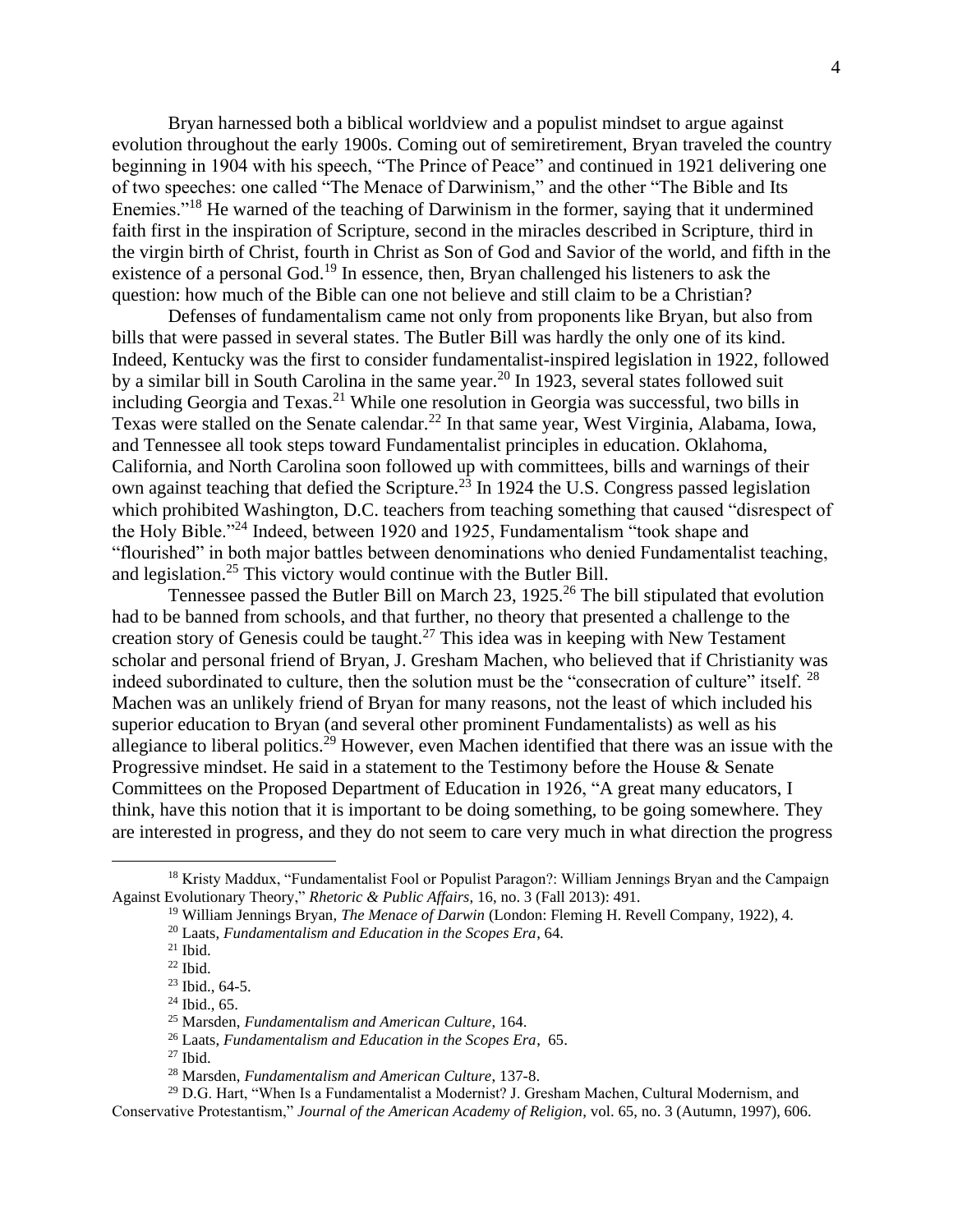is being made." <sup>30</sup> The Butler Bill was drafted partially due fears like these. In addition to the Butler Bill, Tennessee passed an expanded Bible law that put control of Bible class curricula into the hands of a board of Judeo-Christian educators.<sup>31</sup>

The Butler Bill stood alone among the rest because it was the first to explicitly ban the teaching of evolution in public schools.<sup>32</sup> Tennessean Governor Austin Peay had believed that the bill would be a good way to support 'the church bill," and was overall a "symbolic" gesture, not an "active statute."<sup>33</sup> While some support was offered of the bill from native Tennesseans, the Butler Bill was nationally seen as an embarrassment. The *Chicago Tribune* published an editorial which derided the law similar to other laws, such as mandates to teach flat earth theory and that pi was a value of three, which were creating an "illiteracy belt."<sup>34</sup>

*Scopes* did not happen by chance in any respect. The American Civil Liberties Union placed advertisements in newspapers across Tennessee which offered to pay the expenses of any teacher willing to challenge the law.<sup>35</sup> One George Rappleya (alternate spelling: Rappalyea), who managed the Cumberland Coal and Iron Company located in Dayton, saw this as an opportunity to get financially suffering Dayton back on the map. It was Rappleya who garnered a local group of men, which included school superintendent William White, to meet in Robinson's Drugstore (owned by Rhea County School Board president Frank Earl Robinson) in Dayton, Tennessee.<sup>36</sup> Soon after, the group recruited Rhea County High School football coach and math and science teacher, John Thomas Scopes, to deliberately defy the Butler Bill.<sup>37</sup> On May 5, 1925, Scopes was placed under arrest for teaching evolution to his class.<sup>38</sup>

The Scopes trial centered upon a textbook, *A Civic Biology*, that was truly a reflection of the times. This textbook was being used by approximately 4,000 students in the ninth and tenth grade who were taking high school biology in Tennessee. <sup>39</sup> By 1924–25, over 90% of them used *A Civic Biology*. <sup>40</sup> The textbook was the first of its kind to be restructured to fit not only biology, but also botany, zoology and human physiology into one narrative.<sup>41</sup> Not only did the book represent a pushback against the growing populism that those like William Jennings Bryan touted, but also supported even darker science: eugenics.

Identifying the biological conundrum of "parasitism," author George William Hunter argued that eugenic measures, which he defined as "the science of being well born," could keep this problem defined thus in check.<sup>42</sup> He explained that "Humanity will not allow this [kill]

<sup>&</sup>lt;sup>30</sup> Gresham J. Machen, "Testimony before the House & Senate Committees on the Proposed Department of Education," Washington, D.C. February 25, 1926.

[https://web.archive.org/web/20030502161945/http://homepage.mac.com/shanerosenthal/reformationink/jgmcongres](https://web.archive.org/web/20030502161945/http:/homepage.mac.com/shanerosenthal/reformationink/jgmcongress.htm) [s.htm](https://web.archive.org/web/20030502161945/http:/homepage.mac.com/shanerosenthal/reformationink/jgmcongress.htm)

<sup>31</sup> Laats. *Fundamentalism and Education in the Scopes Era*, 139.

 $32$  Ibid., 75.

<sup>33</sup> Moran, *The Scopes Trial,* 22-3.

<sup>34</sup> Ibid., 24.

<sup>35</sup> James C. Foster, "Scopes Monkey Trial," *The First Amendment Encyclopedia*. [https://mtsu.edu/first](https://mtsu.edu/first-amendment/article/1100/scopes-monkey-trial)[amendment/article/1100/scopes-monkey-trial.](https://mtsu.edu/first-amendment/article/1100/scopes-monkey-trial)

<sup>36</sup> Moran, *The Scopes Trial*, 25; and Foster, "Scopes Monkey Trial."

<sup>37</sup> Foster, "Scopes Monkey Trial."

<sup>38</sup> Moran, *The Scopes Trial*, 216.

<sup>39</sup> Adam R. Shapiro, "Civic Biology and the Origin of the School Antievolution Movement," *Journal of the History of Biology* 41 no. 3, (Fall, 2008): 413.

 $40$  Ibid., 413.

<sup>41</sup> Ibid., 416.

<sup>42</sup> George William Hunter, *A Civic Biology: Presented in Problems* (New York: American Book Company, 1914), 261, 263.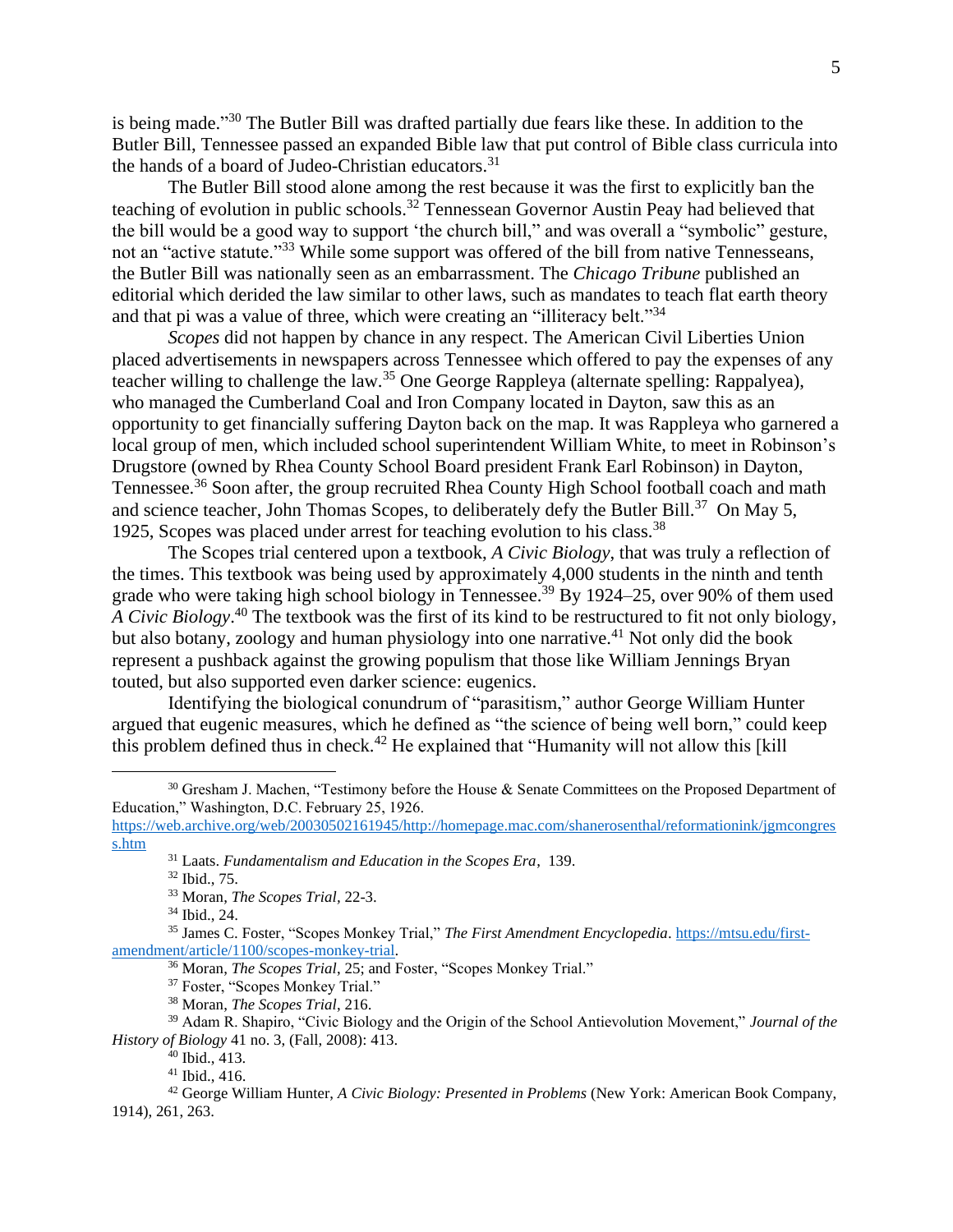"unfit" people to prevent them from procreating], but we do have the remedy of separating the sexes in asylums or other places and in various ways preventing intermarriage and the possibilities of perpetuating such a degenerate race. Remedies of this sort have been tried successfully in Europe and are now meeting with success in this country."<sup>43</sup> Hunter went on to cite Director of the Eugenics Record Office Charles Davenport's recent study entitled, *Heredity in Relation to Eugenics*. <sup>44</sup> Additionally, Hunter explicitly referenced and endorsed "eugenics" seven times, "unfit" five times, and "feebleminded" twice.<sup>45</sup> Indeed, because of the nature of the theory of evolution, not all evolutionists were eugenicists, but almost by definition, all eugenicists were evolutionists.<sup>46</sup> The trial was not simply about backwoods fundamentalists and knowledgeable scientists. It was about the education of American youth, and the state of American culture itself.

The trial lasted eight days. It was the first American trial of its kind to be broadcast over national radio and took place in a tent that could accommodate  $20,000$  people.<sup>47</sup> William Jennings Bryan, the prosecutor, was pitted against Clarence Darrow, the lead defense attorney. Darrow was known for his desire to not only engage Bryan in a public debate, but also his success with defending two child-murders in *Leopold v. Levin*. In that case, he argued that the two murders in question were influenced by Friederich Nietzsche's ideas of superman to the point that the accused were no longer culpable for their own crimes.<sup>48</sup> Needless to say, Darrow was a proponent of not only nature influencing a person, but also environmental nurture.

It is worth noting that, even with these tendencies, Darrow was one of the most severe critics of the American Eugenics Movement and wrote several articles in the *American Mercury* magazine during the months that *Buck v. Bell* was in the courts.<sup>49</sup> He attacked prominent eugenicists like Arthur Estabrook and wrote that he was "alarmed at the conceit and sureness of the advocates of this new dream. I shudder at their ruthlessness in meddling with life. I resent

<sup>44</sup> Ibid.

<sup>46</sup> Richard Weikart*, Hitler's Ethic: The Nazi Pursuit of Evolutionary Process* (New York: Palgrave Macmillan, 2009), 3-6. This ethic was something that Adolf Hitler also held—because he fully believed in evolution as the "law of nature," anything to do with "evolutionary advancement" was not "taboo."

<sup>47</sup> Foster, "Scopes Monkey Trial."

<sup>48</sup> "Clarence Darrow," Public Broadcasting Station,

[https://www.pbs.org/wgbh/americanexperience/features/monkeytrial-clarence-darrow/;](https://www.pbs.org/wgbh/americanexperience/features/monkeytrial-clarence-darrow/) Illinois Supreme Court, "45 Ill. 2d 434, 259 N.E. 2d 250 (1970) NATHAN F. LEOPOLD, Jr., Appellant, v. MEYER LEVIN et al., Appellees. No. 41498."; *Attorney Clarence Darrow's Plea for Mercy and Prosecutor Robert E. Crowe's Demand for the Death Penalty in the Loeb-Leopold Case: The Crime of a Century* (Chicago, IL: Wilson Publishing Company, 1923), 59. Darrow pleaded for mercy for the two murderers, saying, firstly that, "If there is responsibility anywhere, it is back of him [Nathan Leopold], some- where in the infinite number of his ancestors, or in his surroundings, or in both. And I submit, your honor, that under every principle of natural justice, under every principle of conscience, of right, and of law, he should not be made responsible for the acts of somebody else, whether wise or unwise." (55). Darrow further stated, "He believed in a superman. He [Nathan Leopold] and Dickie Loeb were the supermen. There might have been others, but they were two, and two chums. The ordinary commands of society were not for him. Many of us read it, but know that it has no actual application to life, but not he. It became a part of his being. It was his philosophy. He lived it and practiced it; he thought it applied to him, and he could not have believed it excepting [*sic*] that it either caused a diseased mind or was the result of a diseased mind." (59).

<sup>49</sup> Clarence Darrow, "The Edwardses and the Jukeses," *American Mercury* 8 (June 1926): 147-57; and Clarence Darrow, "The Eugenics Cult," American Mercury 8 (June 1926): 129-37, quotations at 134, 135, 137.

<sup>43</sup> Hunter, *A Civic Biology*, 263.

<sup>45</sup> Ibid. The term "Eugenics" can be found on pages: 249, 261, 263, 265, 409, 413, and 423. The term "Unfit" can be found on pages: 134, 148, 288, 380, and 382. The term "Feebleminded" can be found on pages: 262, and 263. Other terms of note include "Civilized White Inhabitants" on page 163, and "Degenerate" on pages 9, 263, and 346.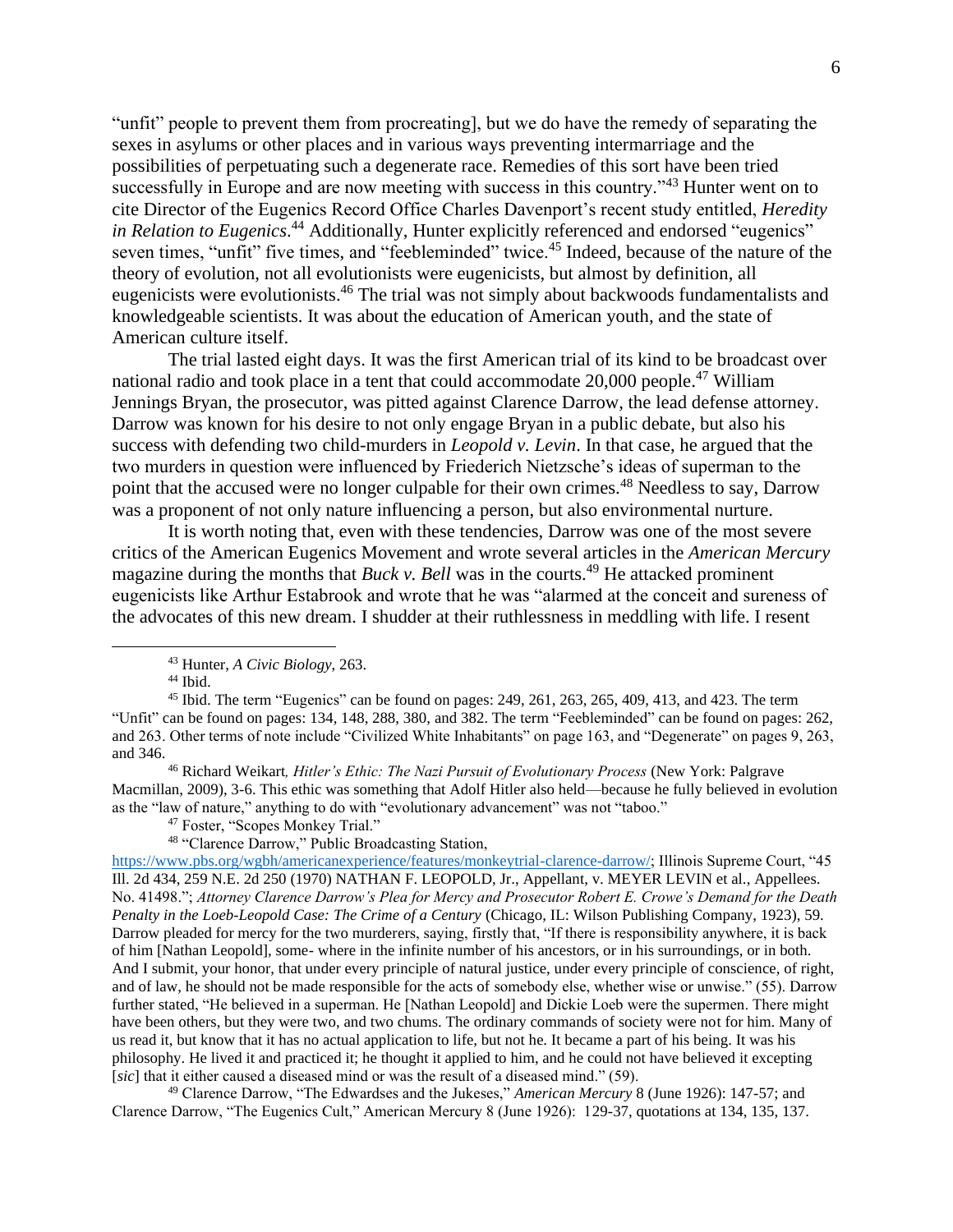their egotistic and stern righteousness."<sup>50</sup> Further, he denounced eugenic plans to remake society as "the most senseless and impudent that has ever been put forward by irresponsible fanatics."<sup>51</sup>

Even with this public declaration, Darrow had a host of helpers from the American Association for the Advancement of Science's committee on evolution. The committee consisted of Edwin Grant Conklin, embryologist of Princeton University and committee chair, Henry Fairfield Osborn, director of the Museum of Natural History in New York City, and Charles Davenport, director of the Station for Experimental Evolution (which later housed the Eugenics Record Office), Long Island, New York.<sup>52</sup> Founded in April 1922, the committee's specific purpose was to counter the Fundamentalist inspired anti-evolution movement.<sup>53</sup>

For example, in that same year, Charles Davenport used his powers on this very committee to endorse Harry Laughlin as a "special agent" of the Education Bureau to combat anti-evolution ideology.<sup>54</sup> In addition, Osborn along with Davenport helped aide and advise Madison Grant, one of America's most esteemed eugenicists, with his blockbuster, *The Passing of the Great Race*, in 1921.<sup>55</sup> All of these men remained pertinent to the American Eugenics Movement, but Davenport and Laughlin were especially involved in the infamous *Buck v. Bell* case.<sup>56</sup> Historian Alexander Pavuk writes, "Davenport told the education department that Laughlin's work on eugenic sterilization and immigration restriction particularly suited him to co-ordinate government efforts to quash challenges to evolution."<sup>57</sup> This committee would continue on long after *Scopes*, and between 1925 and 1960, many of its presidents were active members of Christian churches, some of the most accomplished were also remarkably liberal theologically. 58

In 1925, Clarence Darrow, along with the American Civil Liberties Union both sought and received the committee's help with the defense's argument in *Scopes*. <sup>59</sup> Pavuk surmises, "The trial's build-up was a window of opportunity whereby evolution could be explained and endorsed even as their other views on race and eugenics were advanced as both scientific and as having important social implications."<sup>60</sup> During the trial, Darrow and his team used evidence such as the recent ruling in *Pierce v. Society of Sisters* (1925) which proclaimed that school choice was necessary so that children were not "mere creatures of the State." Based on such

<sup>55</sup> Garland E. Allen, ''Culling the Herd'': Eugenics and the Conservation Movement in the United States, 1900–1940," *Journal of the History of Biology* 46 (2013) :43-44.

<sup>56</sup> For more on the *Buck v. Bell* trial, see Chapter 3.

 $60$  Ibid.

<sup>50</sup> Darrow, "The Eugenics Cult," 134, 135, 137.

 $51$  Ibid.

<sup>&</sup>lt;sup>52</sup> Alexander Pavuk, "The American Association for the Advancement of Science Committee on Evolution and the Scopes Trial: Race, Eugenics and Public Science in the U.S.A.," *Historical Research* 91, no. 251 (February 2018):138; "Carnegie Institution of Washington," Archives Cold Spring Harbor Laboratory, [http://library.cshl.edu/special-collections/carnegie-institution-of-washington.](http://library.cshl.edu/special-collections/carnegie-institution-of-washington)

<sup>&</sup>lt;sup>53</sup> Pavuk, "The American Association for the Advancement of Science Committee on Evolution and the Scopes Trial," 140.

<sup>54</sup> Pavuk, "The American Association for the Advancement of Science Committee on Evolution and the Scopes Trial," 147.

<sup>57</sup> Pavuk, "The American Association for the Advancement of Science Committee on Evolution and the Scopes Trial," 147.

<sup>&</sup>lt;sup>58</sup> Edward B. Davis, "Altruism and the Administration of the Universe: Kirtley Fletcher Mather on Science and Values," *Zygon* 46, no. 3 (September 2011): 532.

<sup>59</sup> Pavuk, "The American Association for the Advancement of Science Committee on Evolution and the Scopes Trial," 140.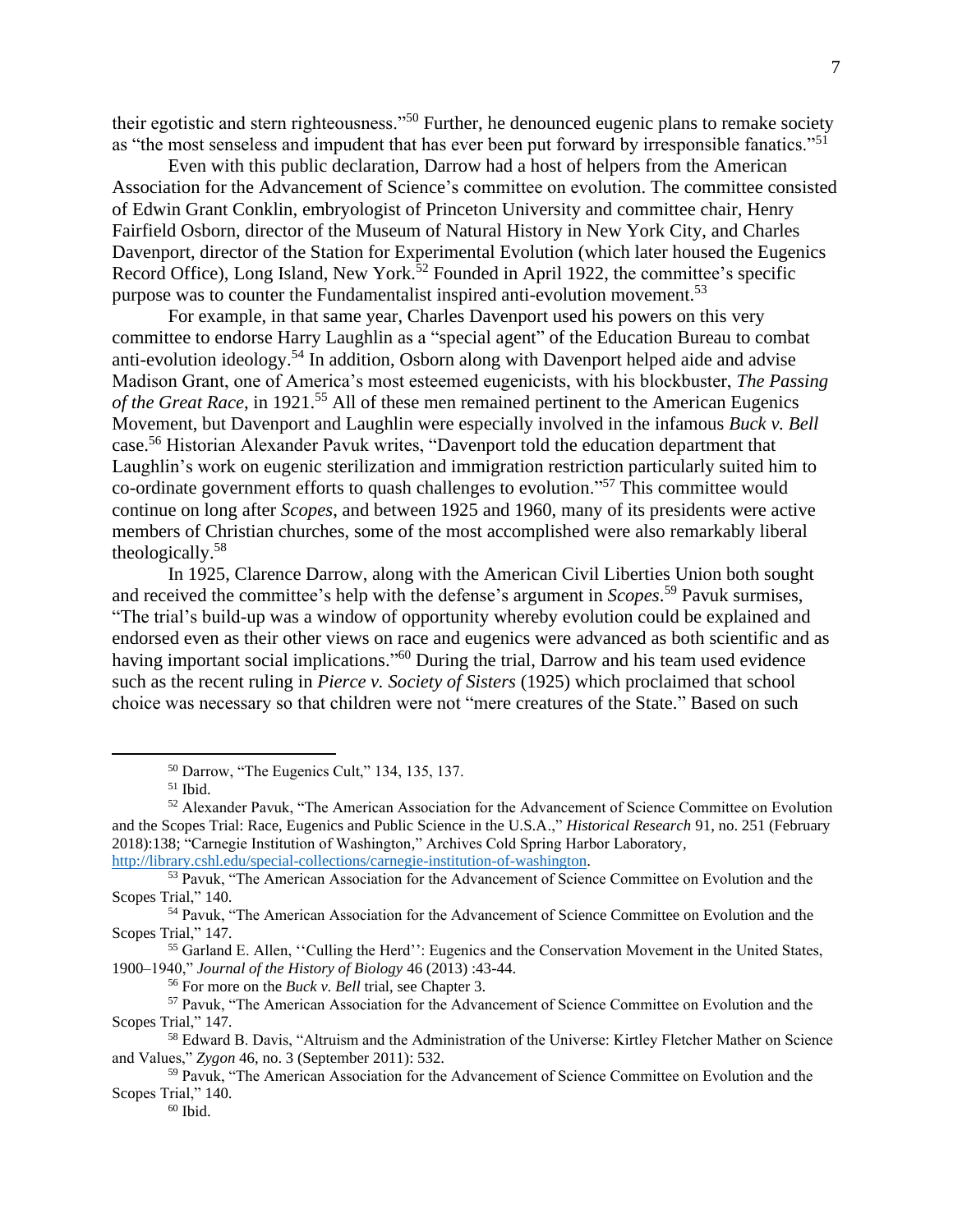arguments, the trial was about much more than the first amendment, or even about freedom in academia.<sup>61</sup>

Darrow not only used eugenic theory to support his position but also expert witnesses, even though he had openly denounced them. The only expert witness who testified in person was Dr. Maynard M. Metcalf, who was a research professor from The John Hopkins University, and was a valuable asset to the defense because he was both an evolutionist and a Christian.<sup>62</sup> Metcalf had also spent some considerable time at Napoli Station, a veritable haven for similar naturalists such as Russian eugenicists Nikolai Kol'stov and Iurii Filipchenko.<sup>63</sup> Further, Metcalf was a well-published author and speaker who advocated for eugenics.

In his "Lectures upon Evolution and Animal Distribution," he described the notable problem of feeblemindedness with an emphasis on feebleminded parents raising their young. He concluded, "In connection with these and other sorts of undesirable characteristics, physical, mental, and moral, eugenics may well be practiced to a considerable degree, in part voluntarily, but in some cases under compulsion."<sup>64</sup> Metcalf served as the Chief of the Biology and Agriculture of the National Research Committee under President Woodrow Wilson as well as on the executive committee and the president of Section F, a zoological section of the American Association for the Advancement of Science (A.A.A.S.).<sup>65</sup> However, Metcalf's testimony was powerful in part because of his in-person delivery.

For example, in Metcalf's answered Darrow's query, "What would you say, practically all scientific men were or were not evolutionists?" by stating, "I am acquainted with practically all of the zoologists, botanists, and geologists of this country…I am absolutely convinced from personal knowledge that any one of these men feel and believe, as a matter of course, that evolution is a fact, but I doubt very much if any two of them agree as to the exact method by which evolution has been brought about..."<sup>66</sup> Attorney General Thomas Stewart viewed this question as unfair (perhaps because the answer concerning the fact of evolution was not definitive enough), and it was not included in the press report of the trial.<sup>67</sup> Metcalf's answer was

<sup>61</sup> United States Supreme Court. "PIERCE, Governor of Oregon, et al. v. Society of The Sisters of The Holy Names of Jesus And Mary. Same v. Hill Military Academy." 268 U.S. 510, 45 S.Ct. 571, 69 L. Ed. 1070. Argued March 16 and 17, 1925. Decided June 1, 1925. *Legal Information Institute*. [https://www.law.cornell.edu/supremecourt/text/268/510.](https://www.law.cornell.edu/supremecourt/text/268/510)

<sup>62</sup> Douglas O. Linder, "Maynard Metcalf," *Famous Trials*, UMKC School of Law, [https://famous](https://famous-trials.com/scopesmonkey/2095-metcalf)[trials.com/scopesmonkey/2095-metcalf.](https://famous-trials.com/scopesmonkey/2095-metcalf)

<sup>63</sup> Mark B. Adams, ed. *The Wellborn Science: Eugenics in Germany, France, Brazil, and Russia* (Oxford: Oxford University Press, 1990), 159-160; Loren Graham, *Lysenko's Ghost: Epigenetics and Russia* (Cambridge, MA: Harvard University Press, 2016), 52; "Our History," *Stazione Zoologica Anton Dohrn Napoli – Italy*, 2015, [http://www.szn.it/index.php/en/who-we-are/our-history.](http://www.szn.it/index.php/en/who-we-are/our-history)

<sup>64</sup> Maynard Metcalf, "Lectures Upon Evolution and Animal Distribution," *University of Buffalo Studies* II, no. 4 (December 1922): 149. [https://babel.hathitrust.org/cgi/pt?id=hvd.tz1mah&view=1up&seq=47&q1=eugenics.](https://babel.hathitrust.org/cgi/pt?id=hvd.tz1mah&view=1up&seq=47&q1=eugenics)

 $65$  "Days Three & Four: Transcript of Scopes Trial, Tuesday July 14 & Wednesday July 15, 1925 Jul, 1925." *Scopes v. States*. [http://moses.law.umn.edu/darrow/documents/Scopes%203rd%20&%204th%20day.pdf,](http://moses.law.umn.edu/darrow/documents/Scopes%203rd%20&%204th%20day.pdf) 135-6. Dr. Metcalf was also the secretary-treasurer of the Zoological Society of the American Society of Naturalists as well as the executive committee of the division of biology and agriculture of the National Research council.

<sup>66</sup> "Days Three & Four: Transcript of Scopes Trial," 137. Here is the answer in its entirety: "I am acquainted with practically all of the zoologists, botanists, and geologists of this country who have done any work; that is, any material contribution to knowledge in those fields, and I am absolutely convinced from personal knowledge that any one of these men feel and believe, as a matter of course, that evolution is a fact, but I doubt very much if any two of them agree as to the exact method by which evolution has been brought about, but I think there is—I know there is not a single among them who has the least doubt of the fact of evolution."

<sup>67</sup> Linder, "Maynard Metcalf."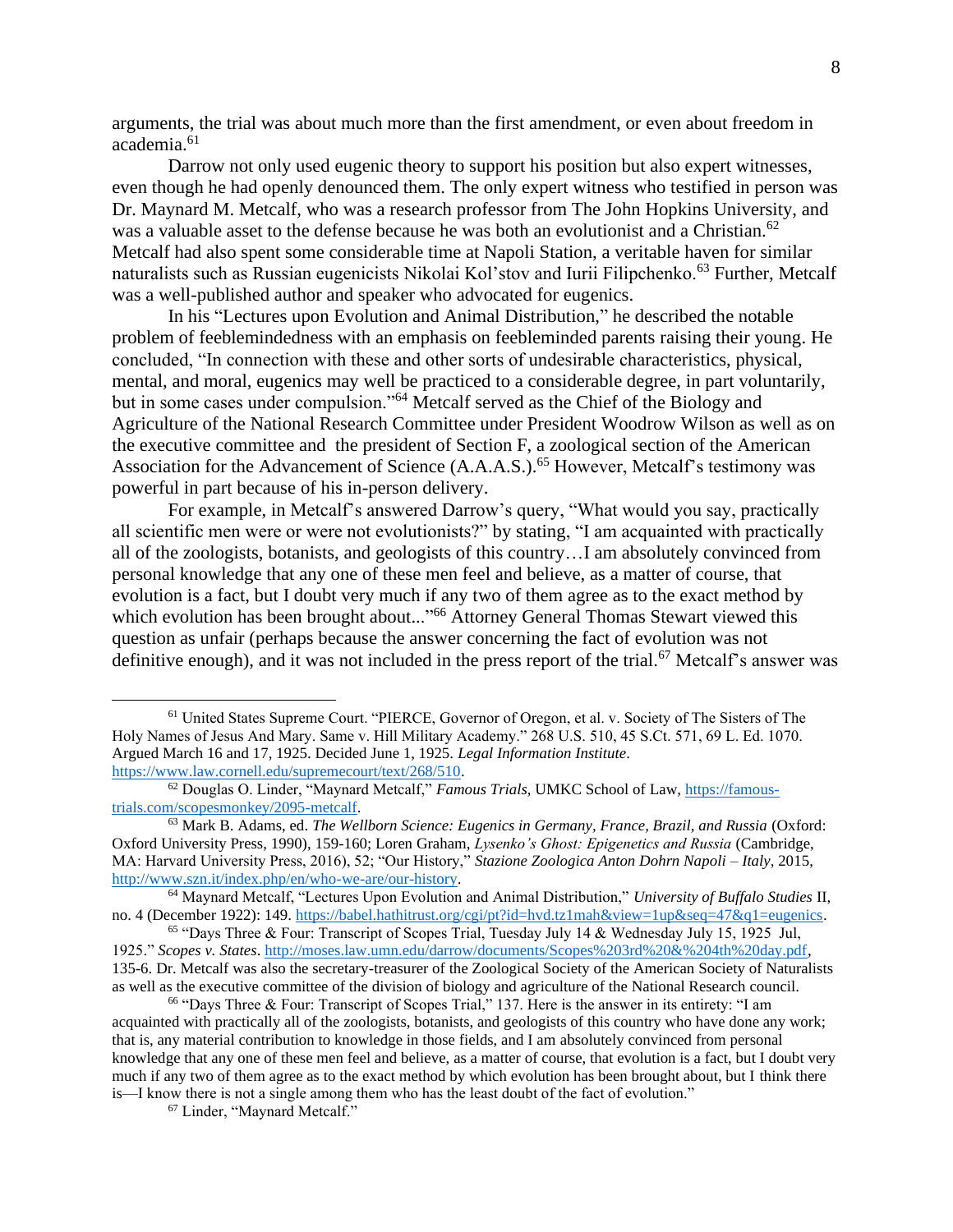good, but it was not good enough. It did not provide a staunchly unified front for the theory of evolution. However, he was not the only expert witness to provide his expertise.

Several *amicus curiae* briefs were written on behalf of Darrow's argument and submitted to the court. The briefs came from Dr. Winterton C. Curtis (Zoologist, University of Missouri), Wilbur A. Nelson (State Geologist of Tennessee), Kirtley F. Mather (Chair of the Department of Geology at Harvard University), Horatio Hackett Newman (Zoologist, University of Chicago), and Dr. Fay-Cooper Cole (Anthropologist, University of Chicago). These witnesses can be separated into two observable groups: the largely scientific and the mostly theoretical. Nelson and Cole fall into the former, while the rest, Curtis, Mather, and Newman, fall into the latter.

In his testimony, Cole focused on the anthropological aspect of evolution. A.A.A.S. fellow Cole believed that anthropology was a large proof for evolution. He wrote of evolution as "the most satisfactory explanation of the observed facts relating to the universe, to our world and all life in it."<sup>68</sup> By observing skeletons and body structures, he argued that one could determine the "average of a group or tribe or race," and that indeed, without evolution, teaching anthropology would be "impossible."<sup>69</sup> Nelson focused on the geological aspects of evolution in his brief. Also an A.A.A.S. fellow, Nelson heralded "the remarkable story of evolution" told through rocks.<sup>70</sup> Measuring time through sediments of rocks, Nelson believed that it would be "impossible to study or teach geology in Tennessee, or elsewhere, without using the theory of evolution."<sup>71</sup>

Dr. Winterton C. Curtis approached evolution theory from a zoological standpoint. Also a fellow of the A.A.A.S., Curtis divided evolution into three different types: cosmic, "theologic," and organic.<sup>72</sup> He argued that in terms of astronomy and geology, "the Age of the Rock is of no particular consequence in so far as the Rock of Ages in concerned."<sup>73</sup> Not only did he tackle geology and astronomy in brief, but he also touched on genetics in light of evolution theory. Curtis surmised, "The modern science of genetics is beginning to solve the problem of how evolution takes place, although this is a question of extreme difficulty."<sup>74</sup> This theory, Curtis argued, was very important to the question of origin, too.

Curtis argued that ultimately, the story of creation was myth used to explain scientific facts of human origin. Citing eugenicists like William Bateson, and T.H. Huxley, and naturalists such as Georges-Louis Leclerc Comte de Buffon, Charles Darwin, and Herbert Spencer, Curtis believed that "all the multitudinous facts of biology hang together in a consistent fashion when viewed in terms of evolution, while they are meaningless when considered as the arbitrary acts of a Creator who brought them into existence all at once a few thousand years in the past."<sup>75</sup> Curtis went so far as to argue that the Bible itself followed an evolutionary pattern with a change in God's character from the Old to the New Testaments. While in the Old Testament God was vengeful and judgmental, Curtis argued, in the New Testament, God became loving and

<sup>68</sup> Fay-Cooper Cole, "Statement by Dr. Fay-Cooper Cole, Anthropologist, University of Chicago," *Scopes v. States*, July 21, 1925, 1.

<sup>69</sup> Ibid., 2,5,8.

<sup>70</sup> Wilbur A. Nelson, "Statement by Wilbur A Nelson," *Scopes v. States*, July 21, 1925, 1.

 $71$  Ibid., 6,7.

<sup>72</sup>Winterton C. Curtis, "Statement by Dr. Winterton C. Curtis," *Scopes v. States*, July 21, 1925, 2.

 $73$  Ibid., 5.

<sup>74</sup> Ibid., 8-9.

<sup>75</sup> Ibid., 9-12, and 16-7.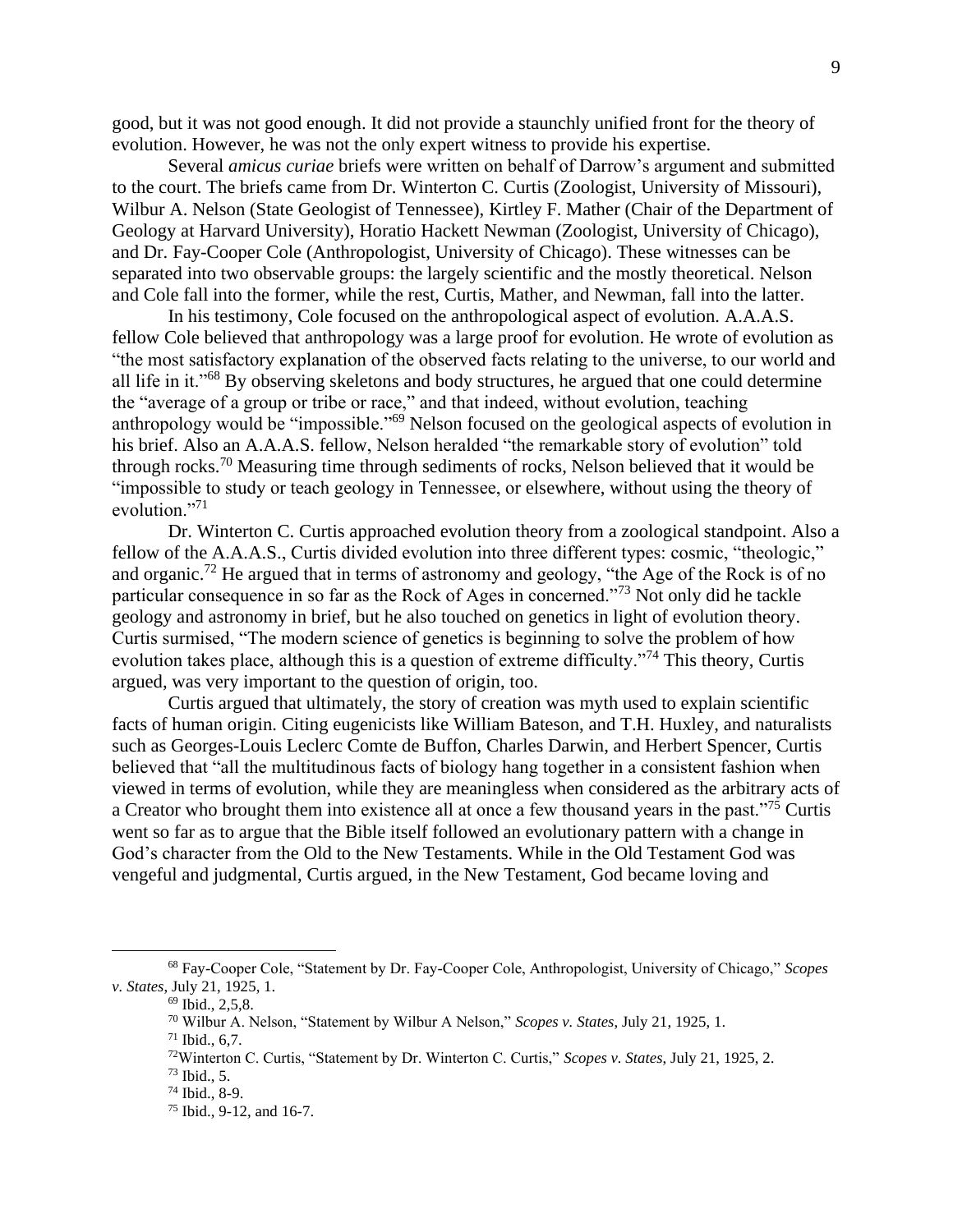merciful.<sup>76</sup> President Woodrow Wilson's of approval of both Curtis and the theory of evolution was also included in Curtis' testimony.<sup>77</sup>

Kirtley F. Mather was a Sunday school teacher, as well as a descendant of both famous ministers Increase and Cotton. An acclaimed scientist, Mather focused on how evolution and faith could work together. After describing the several eras of evolutionary theory in his testimony, Mather conceded that the facts of natural science were "incomplete" in trying to tell the story of Man.<sup>78</sup> The theory of evolution, he further explained, did not explain the knowledge of moral law, the sense of rightness, the confidence in reasoning and a rational universe, or the hope in a spiritual aspiration or world outside of the natural world.<sup>79</sup> He argued, therefore, that "life as we know it is but one manifestation of the mysterious spiritual powers which permeate the universe."<sup>80</sup> Thus, science was the tool to unveil the mystery.

Mather continued by describing science as having "no beginning and no ending," with creation being an invalid theory within the scientific context. $81$  Thus, Mather urged the court along with his fellow Christians to separate moral law and spiritual realities from the study of natural science, phyFsical laws, and material realities, saying that ultimately Biblical interpretations were matters that should be left to the individual.<sup>82</sup> He argued that a correct knowledge of both evolution and Christianity was "essential to success—both individual and racial—in life," saying that while the "law of progress" had "apparently been opposed to the love of Christ," his "knowing the ages of rocks ha[d] led to better knowledge of the Rock of Ages."<sup>83</sup> Ultimately, he believed that because of the unifying nature of evolutionary theory, it was essential to not only one's faith, but also the elimination of chaos in the world.<sup>84</sup> While Mather never outright defended the idea of eugenics, he did synthesize Christian and Naturalist thought and argued both disciplines were essential to individual and racial success.

Horatio Hackett Newman was the final expert witness who provided a brief for *Scopes*. Also an A.A.A.S. fellow, Newman focused on evidence from different branches of science to ccontend that evolution was unifying, including comparative anatomy or morphology (the

<sup>84</sup> Ibid., 23.

<sup>76</sup> Curtis, "Statement," 19.

<sup>77</sup> Ibid. President Woodrow Wilson wrote Curtis from Washington, D.C. on August 29, 1922, and said: "My dear Professor Curtis: May it not suffice for me to say, in reply to your letter of August twenty-fifth, that of course like every other man of intelligence and education I do believe in Organic Evolution. It surprises me that at this late date such questions should be raised. Sincerely yours, Woodrow Wilson."

<sup>78</sup> Kirtley F. Mather, "Statement by Kirtley F. Mather," *Scopes v. States*, July 21, 1925, 15.

<sup>79</sup> Mather, "Statement", 1-14.

 $80$  Ibid., 15.

<sup>81</sup> Ibid., 16.

 $82$  Ibid., 16-7.

<sup>83</sup> Ibid., 20. It is important to note Mather's conception of the image of God, and how this line of reasoning relates to the question of the beginning of life itself, a question that remains hotly contested by some and vehemently defended by others in the abortion debate. He wrote, "In the image of God cannot refer to hands or feet, heart, stomach, lungs. That may have been the conception of Moses, it certainly was not the conception of Christ who said that God is spirit, and proclaimed that man must worship Him in truth. It is man's soul, his spirit, which is patterned after God the Spirit. It is the business of the theologian not the scientist to state just when and how man gained a soul. The man of science is keenly interested in the matter, but he should not be blamed if he cannot answer questions here. The theologian must tell when the individual gets his soul, whether at the moment of conception, or when the unborn babe first stirs within the womb, or at the moment of birth, or at the first gleam of intelligent appraisal of his environment and how he knows this….Already many of them are marching shoulder to shoulder in their endeavor to combine a trained and reasoning mind with a faithful and loving heart in every human individual and thus to develop more perfectly in mankind and the image of God." See Mather, "Statement," 21-22.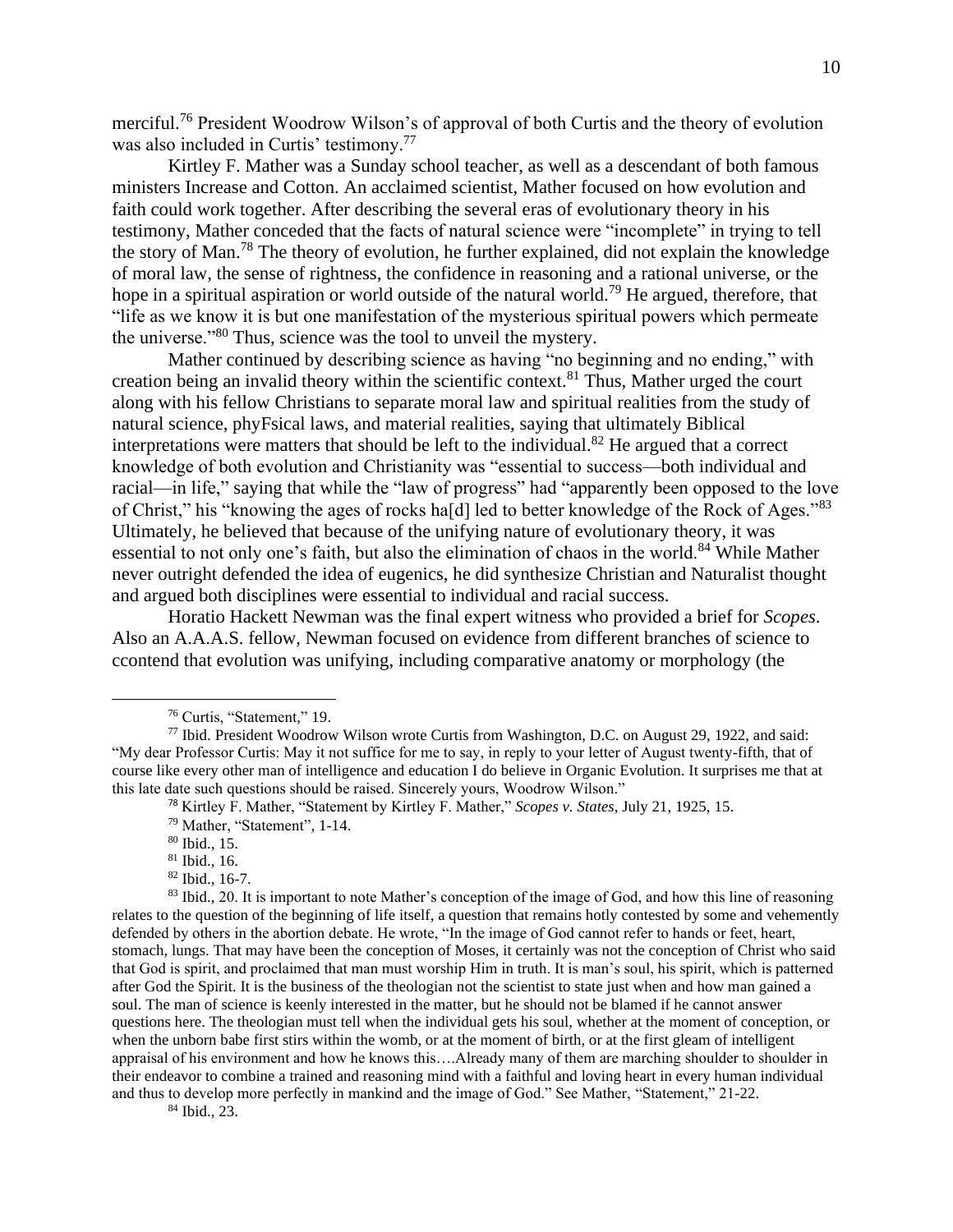science of structure), taxonomy (the science of classification), serology (the science of blood testing), embryology (the science of development), paleontology (the science of extinct life), geographic distribution (the study of horizontal distribution of species on earth's surface), and genetics ("the analytic and experimental study of evolutionary processes going on to-day").<sup>85</sup> He argued that the principles of evolution was much like the Law of Gravity, because just like gravity, evolution could also "acquire its validity through its ability to explain, unify, and rationalize many observed facts of physical nature."<sup>86</sup> Arguing that creationists were "biological isolationists" who wanted to promote human beings as a "creature without affinities to the animal world," Newman promoted the idea that different races betwixt mankind, as well as the study of embryology itself, were evidences of rapid evolution.<sup>87</sup>

Further along in his testimony, Newman defined genetics as "the experimental and analytical study of Variation and Heredity," two concepts which he pinned as the "primary causal factors of organic evolution."<sup>88</sup> He advocated for eugenics as the present day, real-time version of evolution, saying that "when man takes a hand in controlling evolutionary processes and actually observes new hereditary types taking origin from old, he is observing at first hand the actual processes of evolution."<sup>89</sup> He went on to write, "the geneticist is an eye-witness of present-day evolution and is able to offer the most direct evidence that evolution is a fact."<sup>90</sup> Evolutionary theory was necessary for the eugenicist.

This mirrored Newman's work first published in 1921, *Evolution, Genetics and Eugenics*, in which he lays out how evolution can be seen and improved upon through the use and teaching of eugenics. Not only does Newman offer an extensive history of naturalism from ancient history onward, but also a positive recounting of the American Eugenics Movement up until that point.<sup>91</sup> He defines eugenics as "the application of genetics to man with the hope that man might control his own evolution and save himself from racial degeneration."<sup>92</sup> Detailing and quoting large portions of various eugenics congresses, Newman contends that the pedigree, statistical, and twin methods were most useful to eugenic research.<sup>93</sup> After outlining his own research, he concluded that, "A rightly directed environment, not by brute death-selection but by the happier method of birth selection, will improve man's heredity...[and] the social heritage....Education," he argued, "will be doubly effective when it learns this great lesson."<sup>94</sup> Thus, Newman was not only a researcher of eugenics, but a teacher of it. His was a perfect witness for Scopes.

The jury found John Thomas Scopes guilty of violating the Butler Bill in nine minutes.<sup>95</sup> Yet, the trial itself took eight days. Scopes was fined \$100, but because of a procedural error the Tennessee Supreme Court overturned his conviction.<sup>96</sup> A three-to-one vote upheld the

<sup>96</sup> Ibid.

<sup>85</sup> Horatio Hackett Newman, "Statement by Professor Horatio Hackett Newman," *Scopes v. States*, July 21, 1925, 6, 44.

<sup>86</sup> Ibid., 3.

<sup>87</sup> Ibid., 19, 21, 29.

<sup>88</sup> Ibid., 43.

<sup>89</sup> Ibid.

<sup>90</sup> Ibid., 43.

<sup>91</sup> Horatio Hackett Newman, *Evolution, Genetics and Eugenics* (Chicago: The University of Chicago Press, 1932), 3-46, 441.

<sup>92</sup> Ibid., 441.

<sup>93</sup> Ibid., 442-5.

 $94$  Ibid.,, 506.

<sup>&</sup>lt;sup>95</sup> Foster, "Scopes Monkey Trial."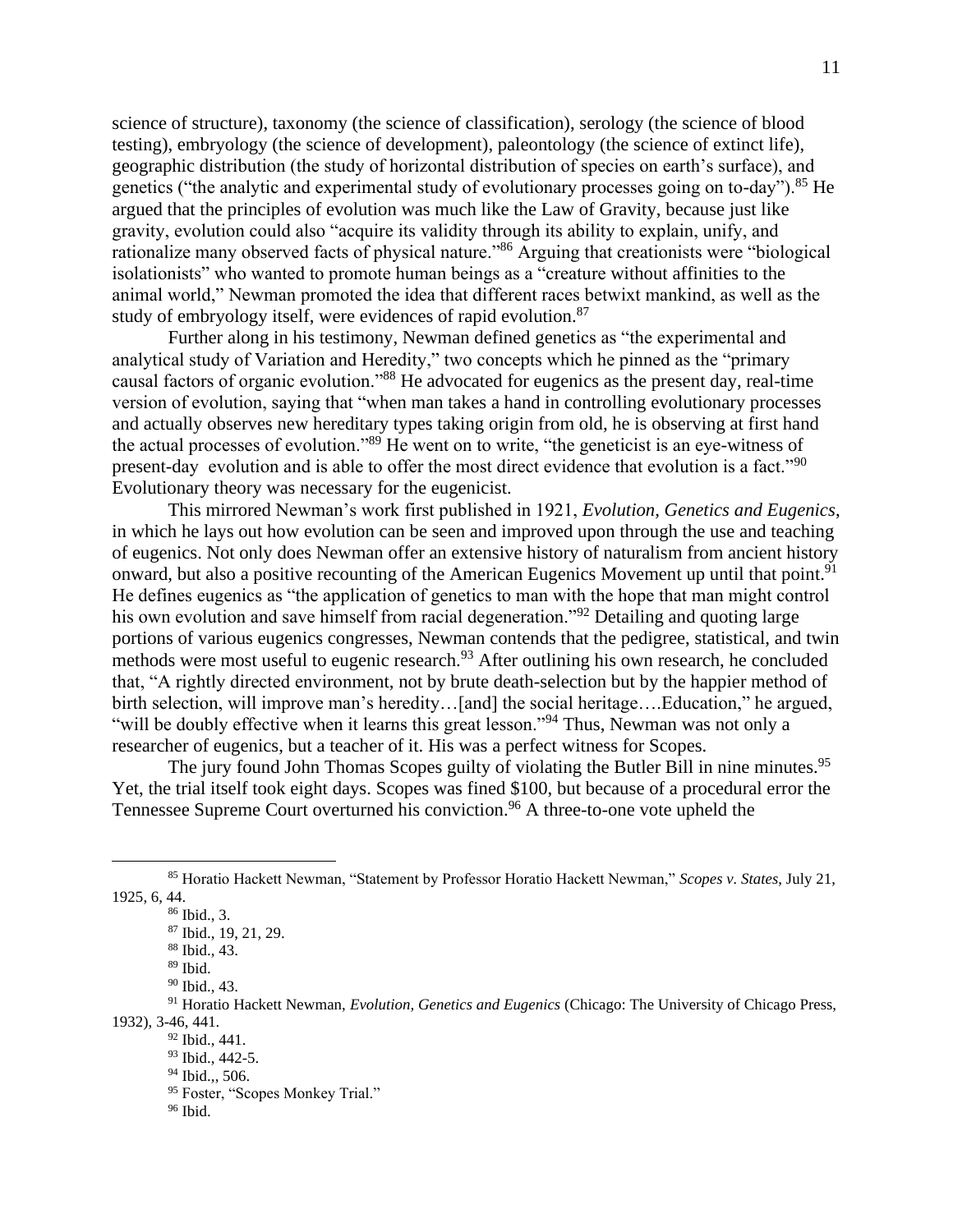antievolution law, the Butler Bill.<sup>97</sup> In its decision, Tennessee's Supreme Court made the determination that there was "nothing to be gained by prolonging the life of this bizarre case."<sup>98</sup> *Scopes* had been a bizarre case indeed. It was bizarre because unlike most court cases, the implication was not in the legal ramifications that it held, or even the conviction of the Scopes. Indeed, the case lacked a significant legal implication. While the concrete legal implication was lacking, the cultural one was not.

*Scopes* was barely a trial in the traditional sense. It was more of a rigged debate with a large national audience listening.<sup>99</sup> In the years leading up to *Scopes*, the debate of evolution had been a favorite pastime of American public intellectuals who took to newspapers to publicize their ideas and often create diagrams that explained evolution in an accessible manner.<sup>100</sup> While many scientists did agree that Darwinist evolutionary theory was correct, few agreed upon how that theory became tangible in science. Indeed, as seen in the public debates between Osborn and Reverend John Roach Straton, many scientists were not only Christians themselves, but also held to a worldview which demanded a purpose for living which Darwinism did not provide.<sup>101</sup> This created an awkward atmosphere for American on-lookers. Journalism was supposed to not only inform the American public; but teach the American public.<sup>102</sup> Even *The New York Times* heralded the trial as giving "scientific men a better opportunity than they have ever had to bring their teaching home to millions."<sup>103</sup> As the public searched for answers, the knowledgeable scientists who had been debating this topic for years did not have any to give. This case was bizarre because first, it was seen as a case which would end public debates over an ideological issue, and second, it did not conclusively answer the questions it had advertised that it would.

The question, regardless of the implications, remains: Was the Scopes Monkey Trial a trial of law or of culture? There is a strong case to be made that it was a trial of culture that manifested itself in a legal context. This trial was not pursued to simply find John Thomas Scopes guilty or innocent of a violation of the Butler Bill. This trial was not created to even find fault with the small country school or less than adequate textbook in question. This trial was not simply about first amendment rights or academic freedom. This trial was about American culture during the 1920s, and how Naturalism, social Darwinism, and Fundamentalism interacted. *Scopes* was designed to create a spectacle and to serve as a commentary on the pervading ideology of the times—to hail science as lord and to postulate the importance of eugenic remedies for the society that were on the horizon.

This is certainly not to suggest that *Scopes* was not influential. Indeed, arguably it was more influential because Scopes' conviction was of little to no consequence. Because it was bizarre, it was noteworthy. Because it was a spectacle, it was remembered. *Scopes*, if nothing else, is a case study in how culture influences the courtrooms. In this case specifically, *Scopes* serves as a marker in which Fundamentalism and Christianity could not sufficiently answer the accusations Naturalism and social Darwinism posed; this left the door open to the logical

<sup>97</sup> Charles A. Bleckmann, "Evolutionism and Creationism in *Science*: 1880-2000," *BioScience* 56 no. 2 (February 2006): 154.

<sup>&</sup>lt;sup>98</sup> Foster, "Scopes Monkey Trial."

<sup>99</sup> Ibid., 25; and Foster, "Scopes Monkey Trial."

<sup>&</sup>lt;sup>100</sup> Constance Areson Clark, "Evolution for John Doe: Pictures, the Public, and the Scopes Trial Debate," *The Journal of American History* 87, no. 4 (March 2001): 1280.

<sup>101</sup> Ibid., 1280-1.

<sup>102</sup> Perry Perry, "Summer for the Scientists? The Scopes Trial and the Pedagogy of Journalism," *Journalism & Mass Communication Quarterly* 92, no. 2, (2015): 445.

<sup>103</sup> "One Compensation," *New York Times*, July 12, 1925, p. E6.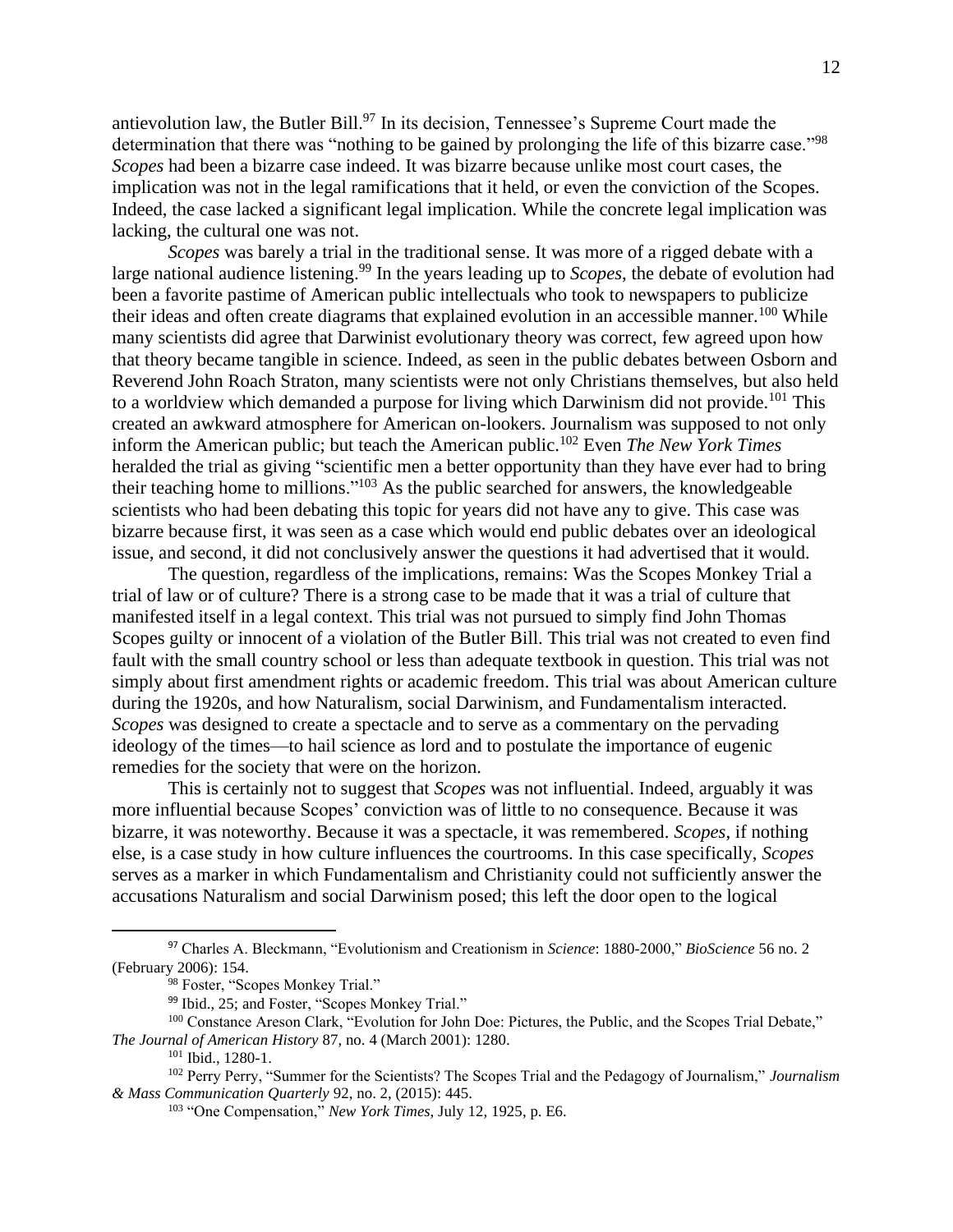conclusion of both Naturalism and social Darwinism: eugenics. Not every evolutionist was a eugenicist, but every eugenicist had to be an evolutionist at some level. The eugenicists of the Progressive Era knew that. As Julian Huxley would later write in the 1940s, "Man is the heir of evolution: but he is also its martyr. All living species provide their evolutionary sacrifice: only man knows that he is a victim." <sup>104</sup> *Scopes* further set the course for the American Eugenics Movement to prosper.

What does *Scopes* imply for today? Interestingly, science itself is a reflection not only of technological advance, but a litmus test of both cultural leanings and current zeitgeist, or spirit of the times. Science is integral to both culture and courtroom, especially as questions of gender, life, and marriage are hot button issues in modern society today. In an effort to claim rights to their body, their choice, and their preference, many are quick to use only science that helps their case, not wanting to hinder their cause. This is a dangerous practice because it is ultimately a dissolution of truth itself.

Indeed, science should not only be based in the possibility of knowledge, but the wisdom of how to use such knowledge. The etymology of science and philosophy are, not surprisingly, codependent. The word "philosophy" comes from the Greek *φιλοσοφία*, meaning "love of wisdom." Similarly, the word "science" comes from the Latin *scientia*, which means "knowledge." Knowledge and wisdom must go together, or else the two are both useless. If knowledge bears no wisdom, what is its value? If wisdom has no knowledge, can it be considered wisdom? Aristotle wrestles with this in his *Nicomachean Ethics*. He wrote that that:

…the man who is capable of deliberating has practical wisdom. Now no one deliberates about things that are invariable, nor about things that it is impossible for him to do. Therefore, since scientific knowledge involves demonstration, but there is no demonstration of things whose first principles are variable (for all such things might actually be otherwise), and since it is impossible to deliberate about things that are of necessity, practical wisdom cannot be scientific knowledge nor art...<sup>105</sup>

Science is but a practical application that can be used. It is not an absolute truth that must be obeyed. Science is still valuable, certainly, but its value can be either increased or decreased by how it is used. This is unlike a virtue like justice or temperance, which will maintain its inherent value even if it is not utilized because it is not based in application, but in truth. Scientists in all shapes and sizes ultimately must wrestle not only with garnering accurate data by utilizing the scientific method but also how to apply these results pragmatically and truthfully in real life situations. *Scopes* remains a vital example of not only the symbiotic relationship between culture and courtroom, but also the undergirding of science and the importance of truth in both arenas.

<sup>104</sup> T.H. and Julian Huxley, *Touchstone for Ethics* (New York: Harper & Brothers Publishers, 1947), 155. <sup>105</sup> Aristotle, *Nicomachean Ethics*, trans. W.D. Ross, Book VI, Paragraph 5, Lines 4-6.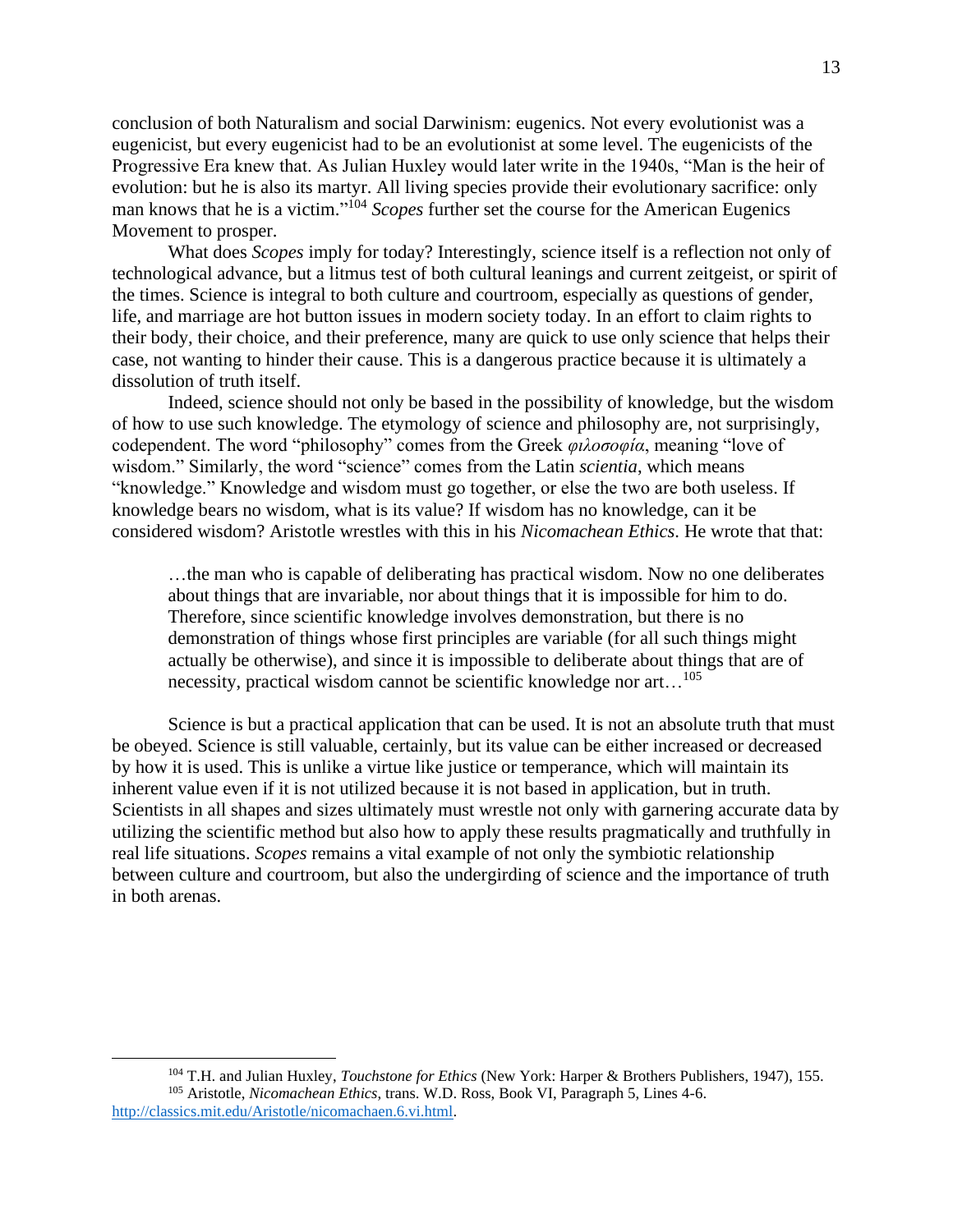## Bibliography:

## Primary

Aristotle. *Nicomachean Ethics*. Translated by W.D. Ross. [http://classics.mit.edu/Aristotle/nicomachaen.6.vi.html.](http://classics.mit.edu/Aristotle/nicomachaen.6.vi.html)

- Augustine. *Confessions*. Translated by R. S. Pine-Coffin. London: Penguin Books, 1961.
- Aquinas, Thomas. *The Pocket Aquinas*. Edited and Translated by Vernon J. Bourke. New York, NY: Washington Square Press, 1960.
- *Attorney Clarence Darrow's Plea for Mercy and Prosecutor Robert E. Crowe's Demand for the Death Penalty in the Loeb-Leopold Case: The Crime of a Century*. Chicago, IL: Wilson Publishing Company, 1923.
- "Better Babies." *Woman's Home Companion*, November 1916: 32–36.
- Bruinius, Harry. *Better for All the World: The Secret History of Forced Sterilization and America's Quest for Racial Purity*. New York: Vintage Books, 2007.
- Bryan, William Jennings. *The Menace of Darwin*. London: Fleming H. Revell Company, 1922.
- Buffon, Georges Louis Leclerc de. *Containing a Theory of the Earth, a General History of Man, of the Brute Creation, and of Vegetables, Minerals, &c. &c, Natural History, Volume V*. Edited by James Smith Barr. London: T. Gillet, Printer, Wild-Court, 1807. [http://www.gutenberg.org/files/45730/45730-h/45730-h.htm.](http://www.gutenberg.org/files/45730/45730-h/45730-h.htm)
- Chesterton, G.K. *Eugenics and Other Evils*. London: Cassell, 1922.
- Cole, Fay-Cooper. "Statement by Dr. Fay-Cooper Cole, Anthropologist, University of Chicago." *Scopes v. States*, July 21, 1925.
- Curtis, Winterton C. "Statement by Dr. Winterton C. Curtis." *Scopes v. States*, July 21, 1925.
- Darrow, Clarence. "The Edwardses and the Jukeses," *American Mercury* 8 (June 1926): 147-57.
- \_\_\_\_. "The Eugenics Cult," *American Mercury* 8 (June 1926): 129-37,
- Darwin, Charles. *The Origin of Species*. New York, NY: Fine Creative Media, 2004.
- "Days Three & Four: Transcript of Scopes Trial, Tuesday July 14 & Wednesday July 15, 1925 Jul, 1925." *Scopes v. States*. [http://moses.law.umn.edu/darrow/documents/Scopes%203rd%20&%204th%20day.pdf.](http://moses.law.umn.edu/darrow/documents/Scopes%203rd%20&%204th%20day.pdf)
- Gerais, Reem. "Better Babies Contests in the United States (1908–1916)." *The Embryo Project Encyclopedia*. June 19, 2017. [https://embryo.asu.edu/pages/better-babies-contests-united](https://embryo.asu.edu/pages/better-babies-contests-united-states-1908-1916)[states-1908-1916.](https://embryo.asu.edu/pages/better-babies-contests-united-states-1908-1916)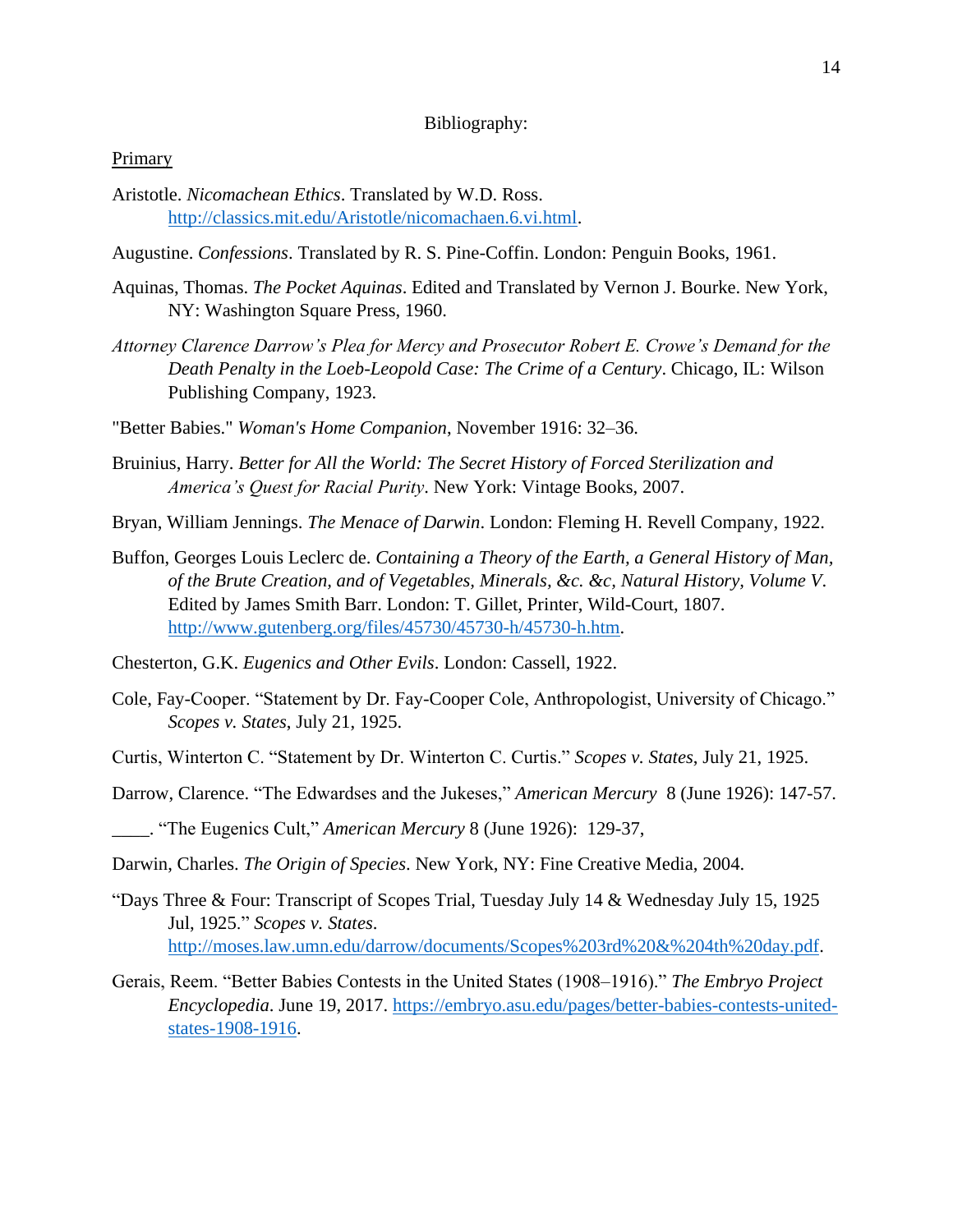- Gregory, William K. *Biographical Memoir of Henry Fairfield Osborn*. Washington, D.C.: National Academy of Sciences, 1937. [http://nasonline.org/publications/biographical](http://nasonline.org/publications/biographical-memoirs/memoir-pdfs/osborn-henry-f.pdf)[memoirs/memoir-pdfs/osborn-henry-f.pdf.](http://nasonline.org/publications/biographical-memoirs/memoir-pdfs/osborn-henry-f.pdf)
- House Bill No. 185. *State Of Tennessee, Sixty - Fourth General Assembly*. March 13, 1925. [http://law2.umkc.edu/faculty/projects/ftrials/scopes/tennstat.htm.](http://law2.umkc.edu/faculty/projects/ftrials/scopes/tennstat.htm)
- Hunter, George William. *A Civic Biology: Presented in Problems*. New York: American Book Company, 1914.
- Huxley, T.H. and Julian Huxley. *Touchstone for Ethics*. New York: Harper & Brothers Publishers, 1947.
- Illinois Supreme Court. "45 Ill. 2d 434, 259 N.E. 2d 250 (1970) NATHAN F. LEOPOLD, Jr., Appellant, v. MEYER LEVIN et al., Appellees. No. 41498." [http://law2.umkc.edu/faculty/projects/ftrials/leoploeb/LEO\\_SUIT.HTM.](http://law2.umkc.edu/faculty/projects/ftrials/leoploeb/LEO_SUIT.HTM)
- Laughlin, Harry. "Report of the Committee to Study and to Report on the Best Practical Means of Cutting Off the Defective Germ-Plasm in the American Population: Legal, Legislative, and Administrative Aspects of Sterilization." *Eugenics Record Office Bulletin*, 10b. Eugenics Record Office: Cold Spring Harbor, New York, 1914.
- Machen, Gresham J. "Testimony before the House & Senate Committees on the Proposed Department of Education." Washington, D.C. February 25, 1926. [https://web.archive.org/web/20030502161945/http://homepage.mac.com/shanerosenthal/r](https://web.archive.org/web/20030502161945/http:/homepage.mac.com/shanerosenthal/reformationink/jgmcongress.htm) [eformationink/jgmcongress.htm.](https://web.archive.org/web/20030502161945/http:/homepage.mac.com/shanerosenthal/reformationink/jgmcongress.htm)
- Mather, Kirtley F. "Statement by Kirtley F. Mather." *Scopes v. States*, July 21, 1925.
- Malthus, Thomas. *An Essay on the Principle of Population*. Edited by Antony Flew. Middlesex, England: Penguin Books Ltd., 1970.
- Metcalf, Maynard. "Lectures Upon Evolution and Animal Distribution." University of Buffalo Studies II, no. 4 (December 1922):111-183. [https://babel.hathitrust.org/cgi/pt?id=hvd.tz1mah&view=1up&seq=81&q1=eugenics.](https://babel.hathitrust.org/cgi/pt?id=hvd.tz1mah&view=1up&seq=81&q1=eugenics)
- Nelson, Wilbur A. "Statement by Wilbur A Nelson." *Scopes v. States*, July 21, 1925.
- Newman, Horatio Hackett. *Evolution, Genetics and Eugenics*. Chicago: The University of Chicago Press, 1932.
- \_\_\_\_. "Statement by Professor Horatio Hackett Newman." *Scopes v. States*, July 21, 1925.
- "One Compensation." *New York Times*, July 12, 1925. E6.
- Osborn, Henry Fairfield, editor. *Our Crowded Planet: Essays of the Pressures of Population*. Garden City, New York: Doubleday and Company, Inc. 1962.
- Osborn, Henry Fairfield. *Our Plundered Planet*. Boston: Little, Brown and Company, 1948.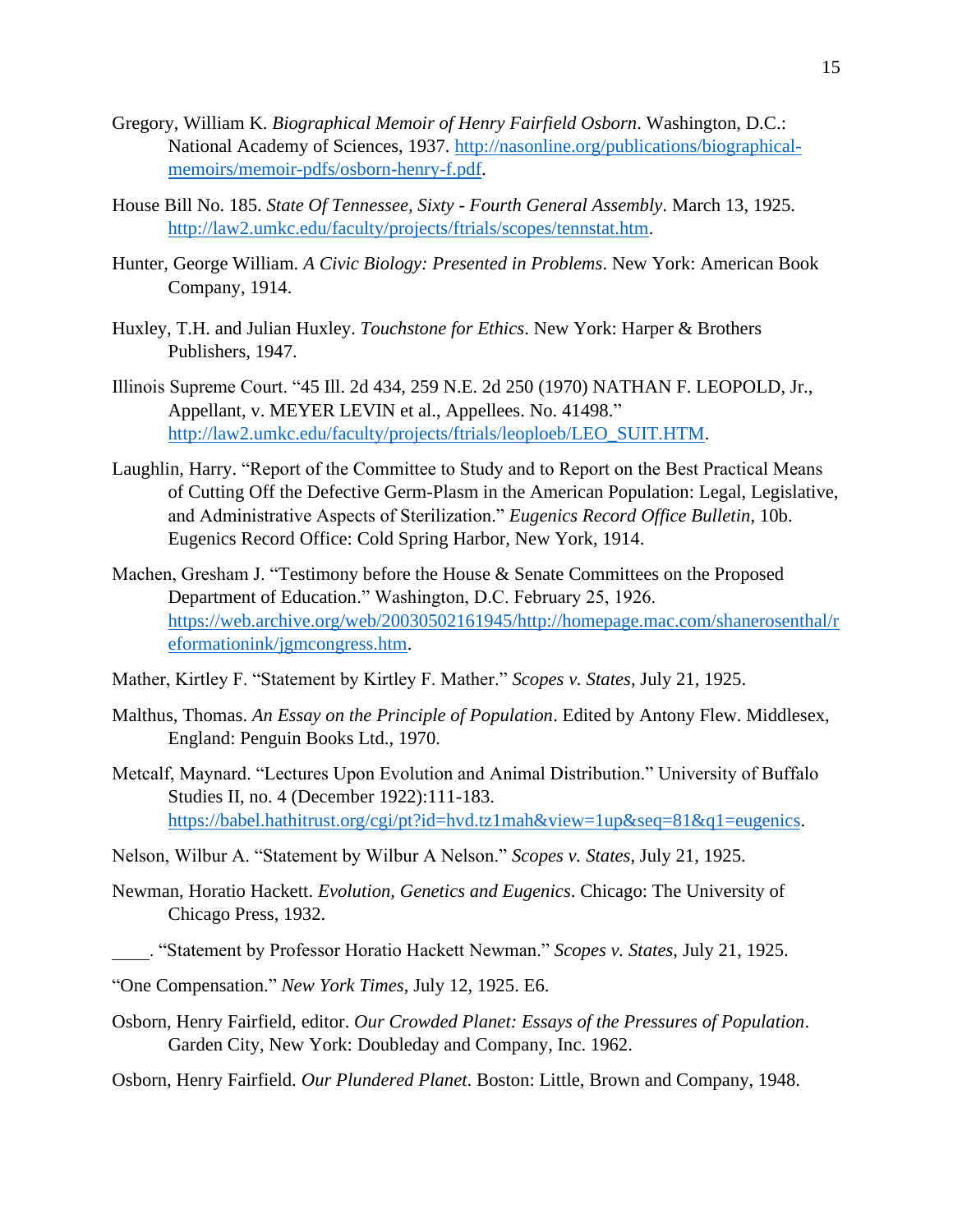Osborn, Henry Fairfield. *The Earth Speaks to Bryan*. New York: Charles Scribner's Sons, 1925.

- "Our History." *Stazione Zoologica Anton Dohrn Napoli – Italy*. 2015. [http://www.szn.it/index.php/en/who-we-are/our-history.](http://www.szn.it/index.php/en/who-we-are/our-history)
- Princeton University, Rare Books and Special Collections. *Edwin Grant Conklin papers*. Carton 1, 'Scopes' folder, Clarence Darrow to Edwin Grant Conklin. (telegram, 6:15a.m., 9 July 1925, from Dayton, Tenn.).
- Romanes, George John. "Mr. Herbert Spencer on 'Natural Selection.'" *The Contemporary Review* 63 (April 1893) 499-517.
- Scopes, John T. and James Presley. *Center of the Storm: Memoirs of John T. Scopes*. New York: Holt, Rinehart, and Winston, 1967.
- Smith, Adam. *Wealth of Nations*. Amherst, NY: Prometheus Books, 1991.
- Spencer, Herbert. *First Principles*. 1862. [https://socialsciences.mcmaster.ca/~econ/ugcm/3ll3/spencer/firprin.html.](https://socialsciences.mcmaster.ca/~econ/ugcm/3ll3/spencer/firprin.html)
- The Clarence Darrow Collection: The Scopes Monkey Trial. *University of Minnesota Law Library*. [http://moses.law.umn.edu/darrow/trials.php?tid=7.](http://moses.law.umn.edu/darrow/trials.php?tid=7)
- United States Supreme Court. "PIERCE, Governor of Oregon, et al. v. Society of The Sisters of The Holy Names of Jesus And Mary. Same v. Hill Military Academy." 268 U.S. 510, 45 S.Ct. 571, 69 L. Ed. 1070. Argued March 16 and 17, 1925. Decided June 1, 1925. *Legal Information Institute*. [https://www.law.cornell.edu/supremecourt/text/268/510.](https://www.law.cornell.edu/supremecourt/text/268/510)
- "The Lecislature: Several Bills Introduced in the Senate." *Aspen Daily Times*. January 5, 1901. [https://www.coloradohistoricnewspapers.org/?a=d&d=ADT19010105&e=-------en-20--1-](https://www.coloradohistoricnewspapers.org/?a=d&d=ADT19010105&e=-------en-20--1--img-txIN%7ctxCO%7ctxTA-%22castration%22----1901---2--) [-img-txIN%7ctxCO%7ctxTA-%22castration%22----1901---2--.](https://www.coloradohistoricnewspapers.org/?a=d&d=ADT19010105&e=-------en-20--1--img-txIN%7ctxCO%7ctxTA-%22castration%22----1901---2--)
- Virginia Sterilization Act of 3/20/1924. DNA Learning Center. Courtesy of Paul Lombardo, J.D., Ph.D, [https://dnalc.cshl.edu/view/11213-Virginia-Sterilization-Act-of-3-20-1924.html.](https://dnalc.cshl.edu/view/11213-Virginia-Sterilization-Act-of-3-20-1924.html)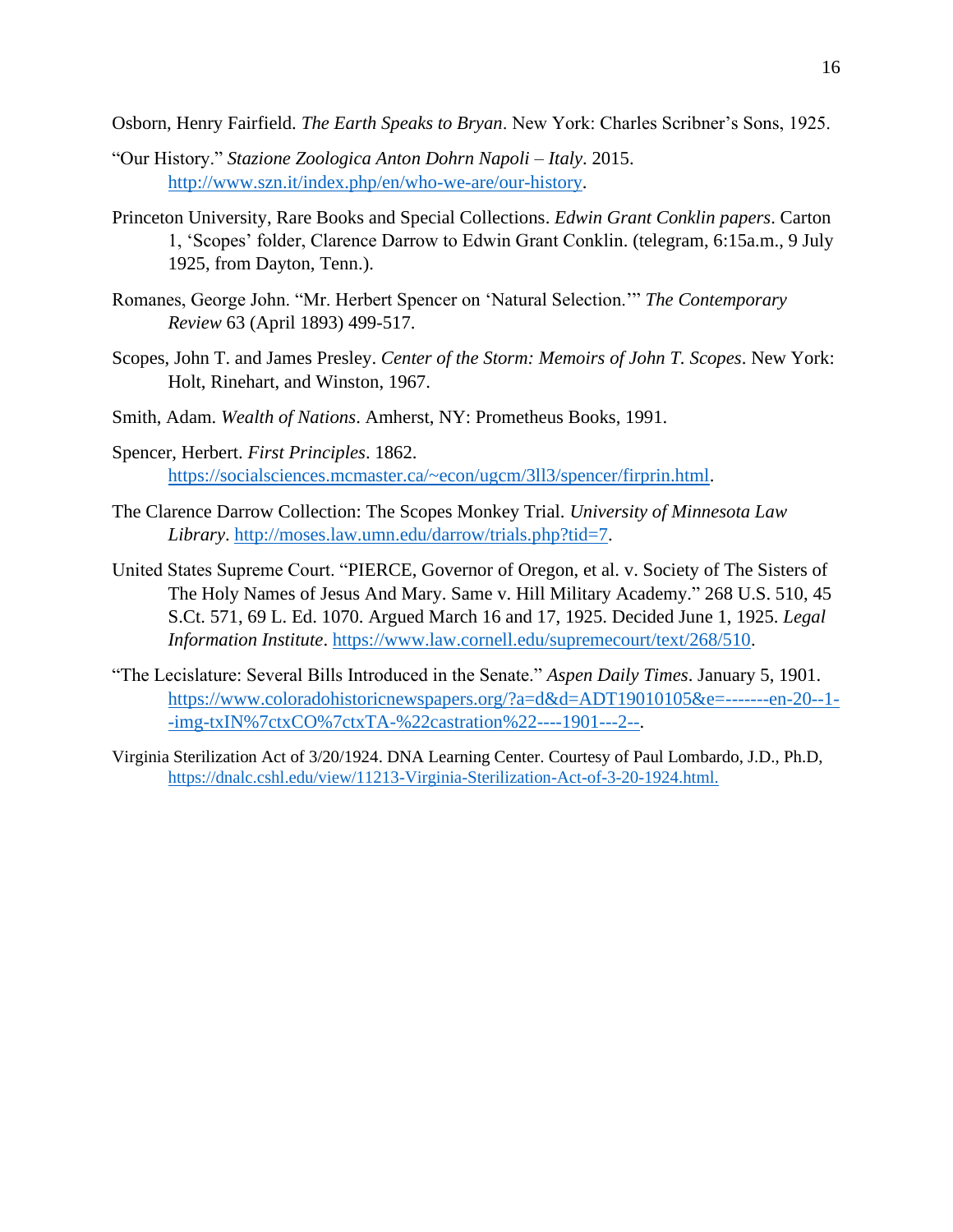Secondary

- Adams, Mark B., ed. *The Wellborn Science: Eugenics in Germany, France, Brazil, and Russia*. Oxford: Oxford University Press, 1990.
- Allen, Garland E. ''Culling the Herd'': Eugenics and the Conservation Movement in the United States, 1900–1940." *Journal of the History of Biology* 46 (2013):31–72.
- Bleckmann, Charles A. "Evolutionism and Creationism in *Science*: 1880-2000." *BioScience* 56 no. 2 (February 2006): 151-8.
- Carey, Bill. "Tennessee History: Weird Link Connects Scopes Trial and Eugenics." *Williamson Herald*, July 29, 2020. [http://www.williamsonherald.com/opinion/columns/tennessee](http://www.williamsonherald.com/opinion/columns/tennessee-history-weird-link-connects-scopes-trial-and-eugenics/article_1814c2cc-d1e5-11ea-9491-57d97f0aaaa7.html)history-weird-link-connects-scopes-trial-and-eugenics/article 1814c2cc-d1e5-11ea-9491-[57d97f0aaaa7.html.](http://www.williamsonherald.com/opinion/columns/tennessee-history-weird-link-connects-scopes-trial-and-eugenics/article_1814c2cc-d1e5-11ea-9491-57d97f0aaaa7.html)
- "Carnegie Institution of Washington." Archives Cold Spring Harbor Laboratory. [http://library.cshl.edu/special-collections/carnegie-institution-of-washington.](http://library.cshl.edu/special-collections/carnegie-institution-of-washington)
- "Clarence Darrow." Public Broadcasting Station. [https://www.pbs.org/wgbh/americanexperience/features/monkeytrial-clarence-darrow/.](https://www.pbs.org/wgbh/americanexperience/features/monkeytrial-clarence-darrow/)
- Clark, Constance Areson. "Evolution for John Doe: Pictures, the Public, and the Scopes Trial Debate." The Journal of American History 87, no. 4 (March 2001): 1275-1303.
- Davis, Edward B. "Science and Religious Fundamentalism in the 1920s." *American Scientist Research Triangle Park* 93, no. 3, (May/Jun 2005): 253-260.
- \_\_\_\_. "Altruism and the Administration of the Universe: Kirtley Fletcher Mather on Science and Values." *Zygon* 46, no. 3 (September 2011): 517-535.
- Foster, James C. "Scopes Monkey Trial." *The First Amendment Encyclopedia*. [https://mtsu.edu/first-amendment/article/1100/scopes-monkey-trial.](https://mtsu.edu/first-amendment/article/1100/scopes-monkey-trial)
- Graham, Loren. *Lysenko's Ghost: Epigenetics and Russia*. Cambridge, MA: Harvard University Press, 2016.
- Gilson, Etienne. *From Aristotle to Darwin and Back Again: A Journey in Final Causality, Species, and Evolution*. Translated by John Lyon. Notre Dame: University of Notre Dame Press, 1984.
- Gilligan, Heather. "The Most Famous Textbook In American History Is Full Of Garbage Science." *Timeline*, January 30, 2017. [https://timeline.com/evolution-scopes-trial](https://timeline.com/evolution-scopes-trial-eugenics-6bbdb9f7515a)[eugenics-6bbdb9f7515a.](https://timeline.com/evolution-scopes-trial-eugenics-6bbdb9f7515a)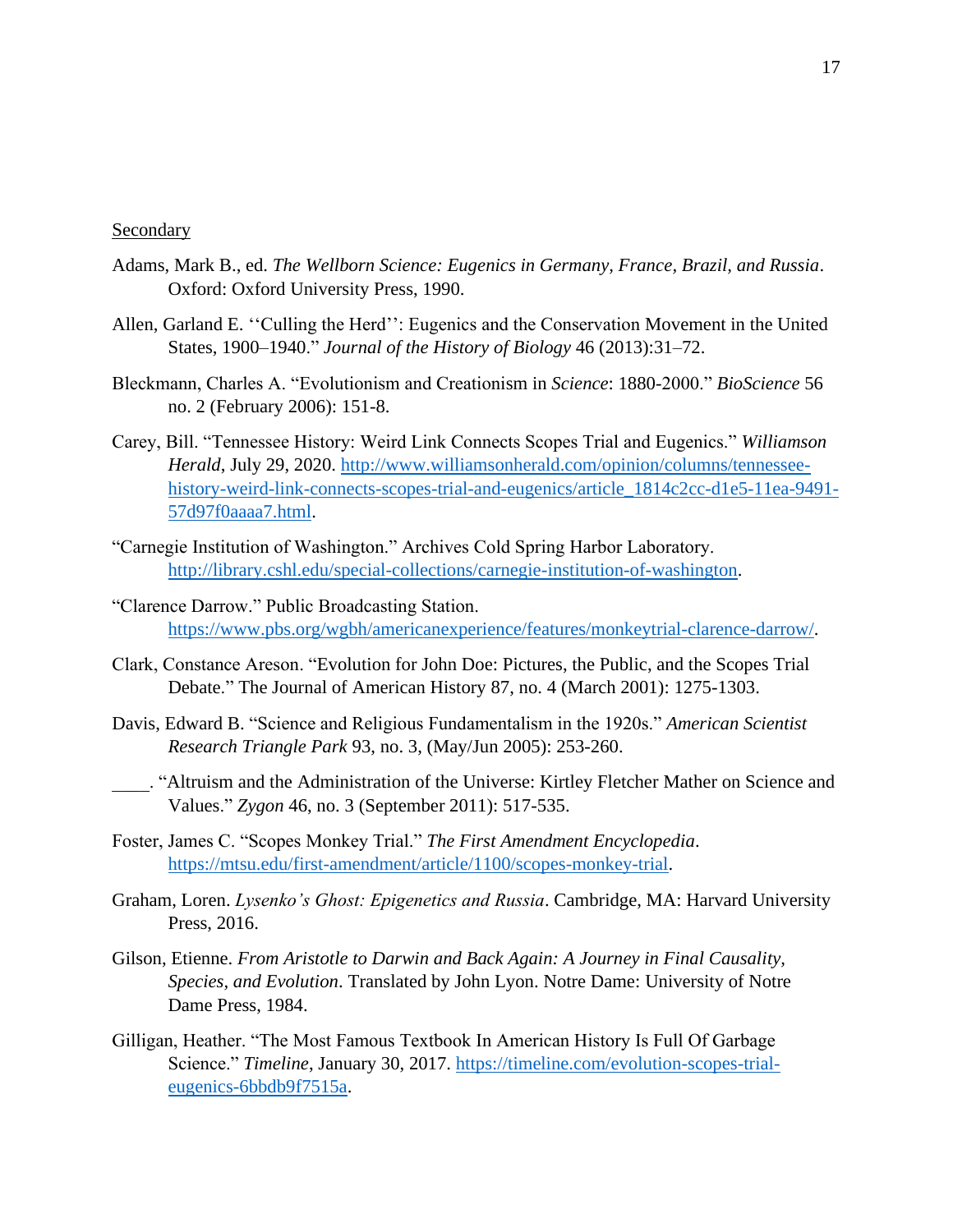- Goldman, Samuel. *God's Country: Christian Zionism in America*. Philadelphia, Pennsylvania: University of Pennsylvania Press, 2018.
- Greenhouse, Linda and Reva B. Siegel. *Before Roe v. Wade: Voices that Shaped the Abortion Debate Before the Supreme Court's Ruling*. New York: Kaplan Publishing, 2010.
- Hart, D.G. "When Is a Fundamentalist a Modernist? J. Gresham Machen, Cultural Modernism, and Conservative Protestantism." *Journal of the American Academy of Religion*. Vol. 65, No. 3 (Autumn, 1997): 605-633.
- Johnson, Philip E. *Darwin on Trial*. Downers Grove, IL: InterVarsity Press, 1991.
- Krisch, Joshua A. "When Racism Was a Science." *New York Times*, October 13, 2014, Section D, 6.
- Laats, Adam. *Fundamentalism and Education in the Scopes Era: God, Darwin, and the Roots of America's Culture Wars*. New York: Palgrave MacMillan, 2010.
- Largent, Mark A. *Breeding Contempt: The History Of Coerced Sterilization In The United States*. New Brunswick, NJ: Rutgers University Press, 2008.
- Linder, Douglas O. "*State v. John Scopes* ("The Monkey Trial"): An Account." UMKC School of Law. [https://famous-trials.com/scopesmonkey/2127-home.](https://famous-trials.com/scopesmonkey/2127-home)

\_\_\_\_. "Maynard Metcalf." *Famous Trials*. UMKC School of Law. [https://famous](https://famous-trials.com/scopesmonkey/2095-metcalf)[trials.com/scopesmonkey/2095-metcalf.](https://famous-trials.com/scopesmonkey/2095-metcalf)

- Lombardo, Paul A*. Three Generations, No Imbeciles: Eugenics, the Supreme Court, and Buck v. Bell*. Baltimore: The Johns Hopkins University Press, 2008.
- Luders-Manuel, Shannon. "How African Americans Supported Evolution in the 1925 Scopes Trial." *JSTOR Daily*, August 17, 2017. [https://daily.jstor.org/how-african-americans](https://daily.jstor.org/how-african-americans-supported-evolution-in-the-1925-scopes-trial/)[supported-evolution-in-the-1925-scopes-trial/.](https://daily.jstor.org/how-african-americans-supported-evolution-in-the-1925-scopes-trial/)
- Maddux, Kristy. "Fundamentalist Fool or Populist Paragon?: William Jennings Bryan and the Campaign Against Evolutionary Theory." *Rhetoric & Public Affairs*, 16, no. 3 (Fall 2013): 489-520.
- Marsden, George M. *Fundamentalism and American Culture: The Shaping of Twentieth-Century Evangelicalism, 1870-1925*. New York: Oxford University Press, 1980.
- Martin, Thomas R. *Ancient Greece: From Prehistoric to Hellenistic Times*. Second Edition. New Haven, CT: Yale University Press, 2013.
- Moran, Jeffrey P. *The Scopes Trial: A Brief History with Documents*. Boston, MA: Bedford/St. Martin's, 2002.
- Morris, Henry M. *The Twilight of Evolution*. Ann Arbor, MI: Baker Book House Company, 1963.